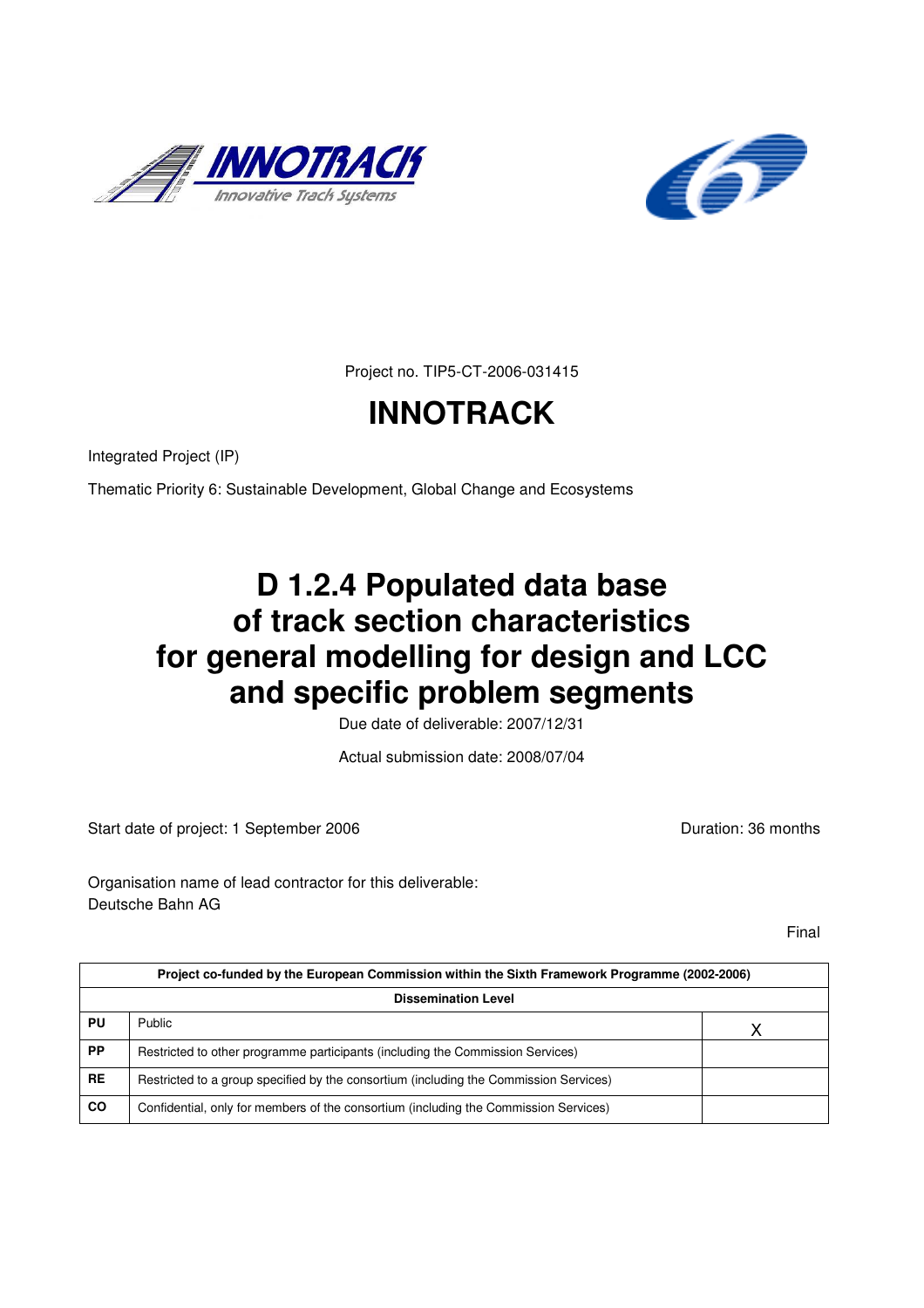## **Table of Contents**

| 1.             |                          |  |
|----------------|--------------------------|--|
| 2.             |                          |  |
| 3.             |                          |  |
|                | 3.1                      |  |
| 4.             |                          |  |
|                | 4.1<br>4.2<br>4.3<br>4.4 |  |
| 5 <sub>1</sub> |                          |  |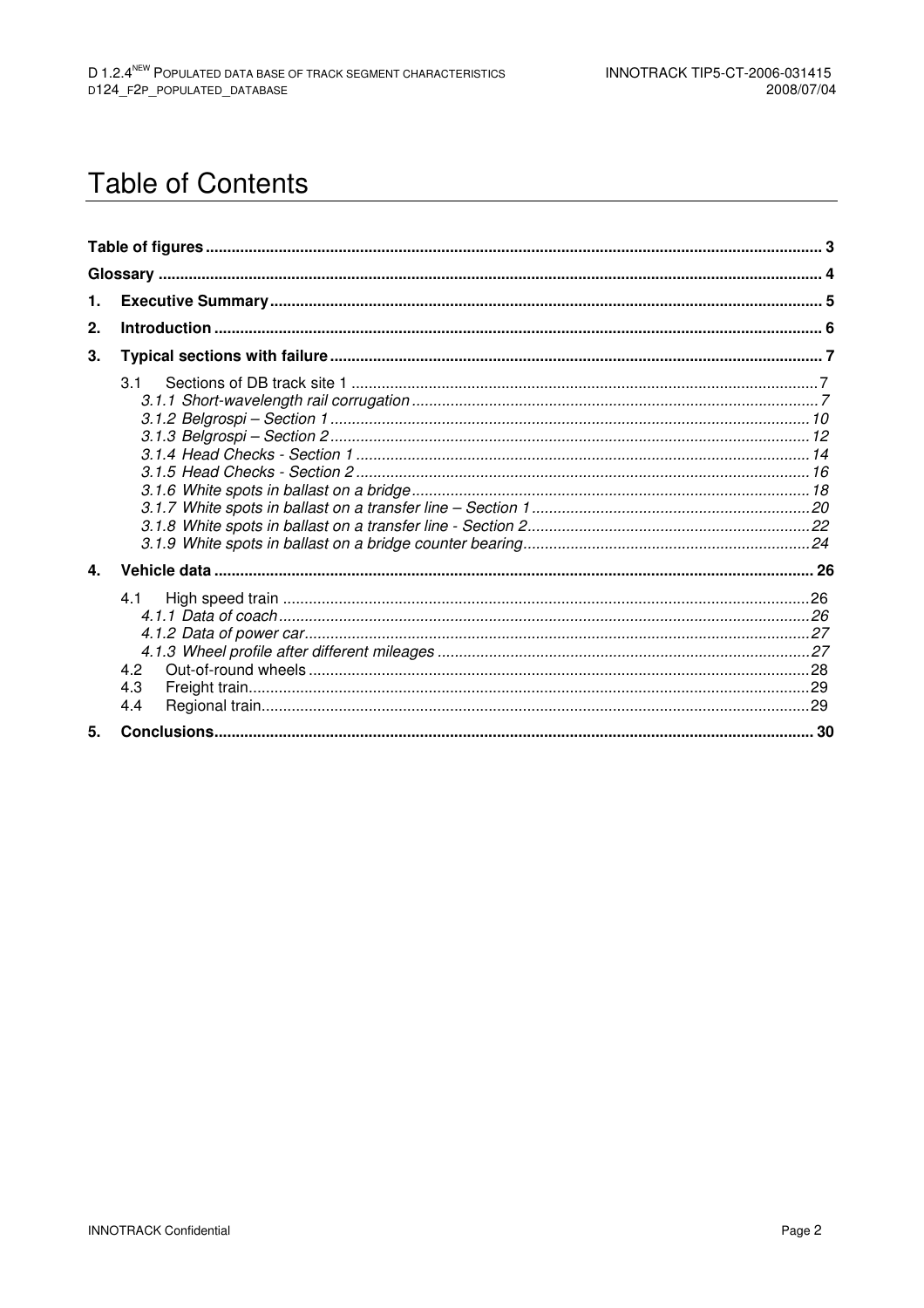## Table of figures

| Figure 1: Wheel profiles of a high speed train for a mileage of 100.000 km, 200.000 km, 300.000 km in |  |
|-------------------------------------------------------------------------------------------------------|--|

Figure 2: Fourier coefficients (amplitudes of harmonics) for three typical out-of-round wheels ...................... 28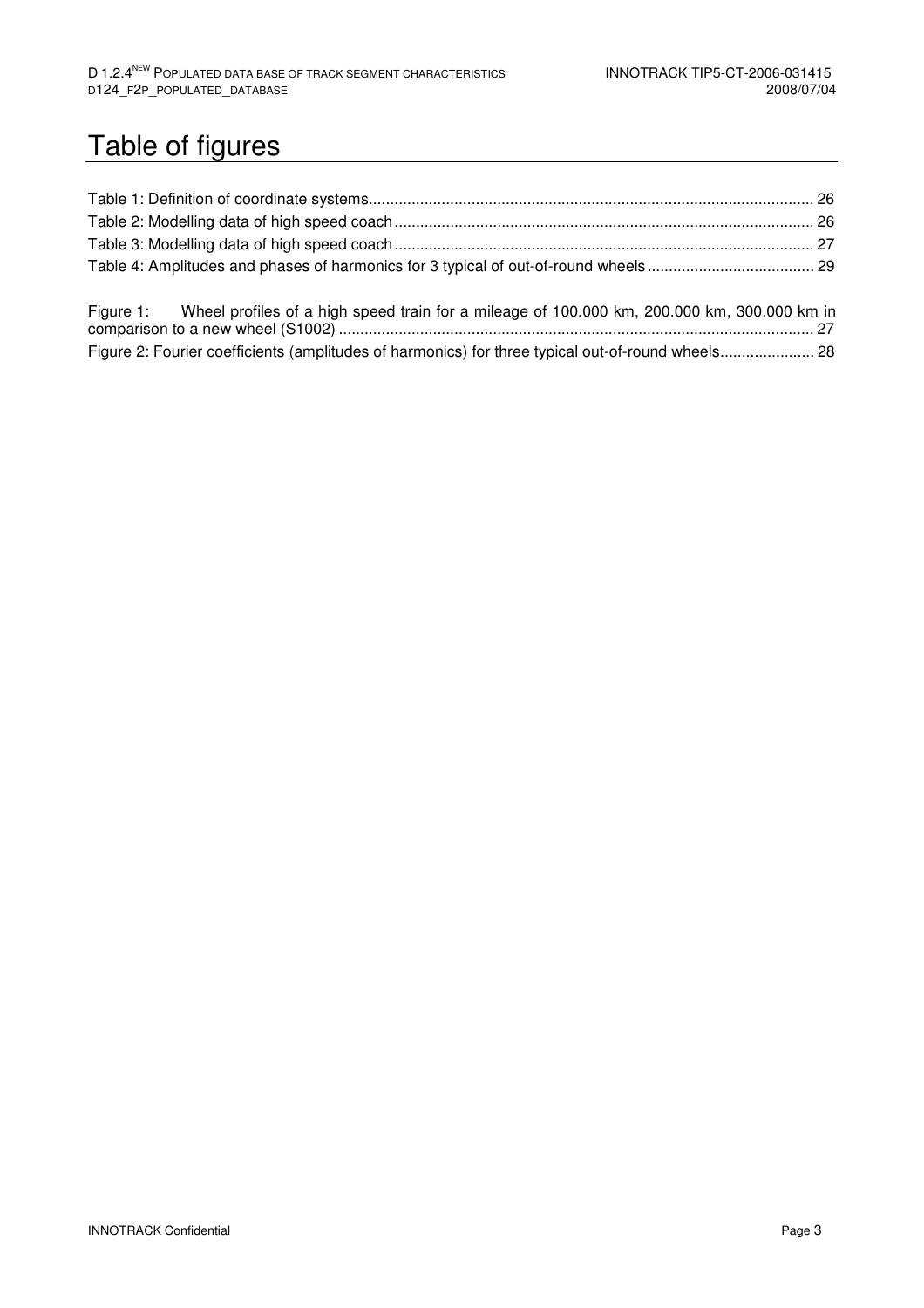## **Glossary**

The terms section, used in this report, should be interpreted as follows:

**Section** section means a part of a system that is described by a special long-term behaviour and set of parameters. A system is divided into a sequence of sections.

> E.g.: a straight line with same parameters and boundary conditions and different long-term behaviour is divided into several sections.

> SECTION = FUNCTION OF (BAD LONG-TERM BEHAVIOUR AND STRONG MAINTENANCE WITH ECONOMICAL IMPACT)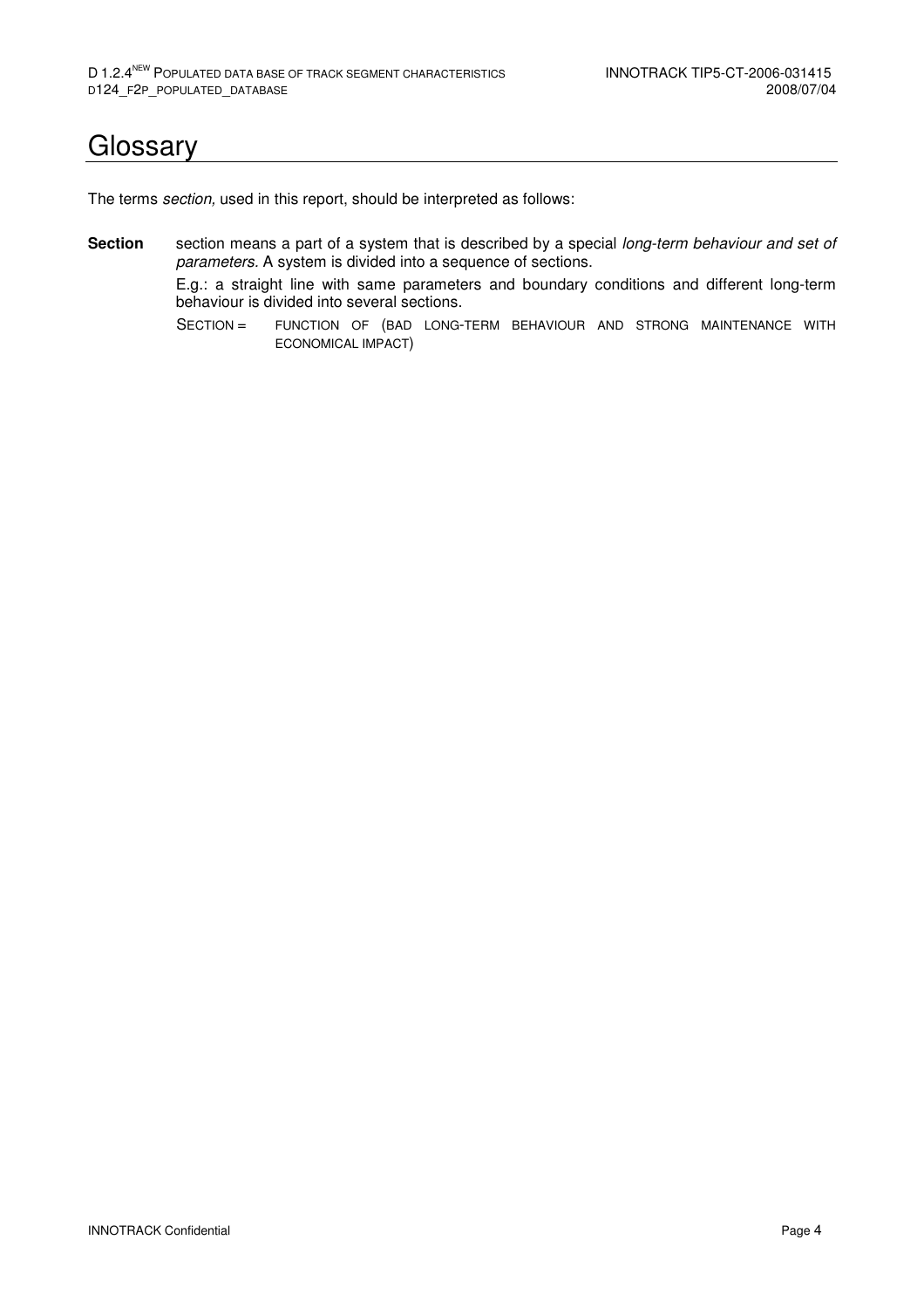## 1. Executive Summary

This document summarises the results of compilation of track sections characteristics to be used for simulation and LCC calculation. The detailed data were included in the database of InnoTrack and contained among the technical data of the track also track geometry measurements.

The following tables will give an overview over the existing data and data files and included information. In this version data from DB site 1 are included.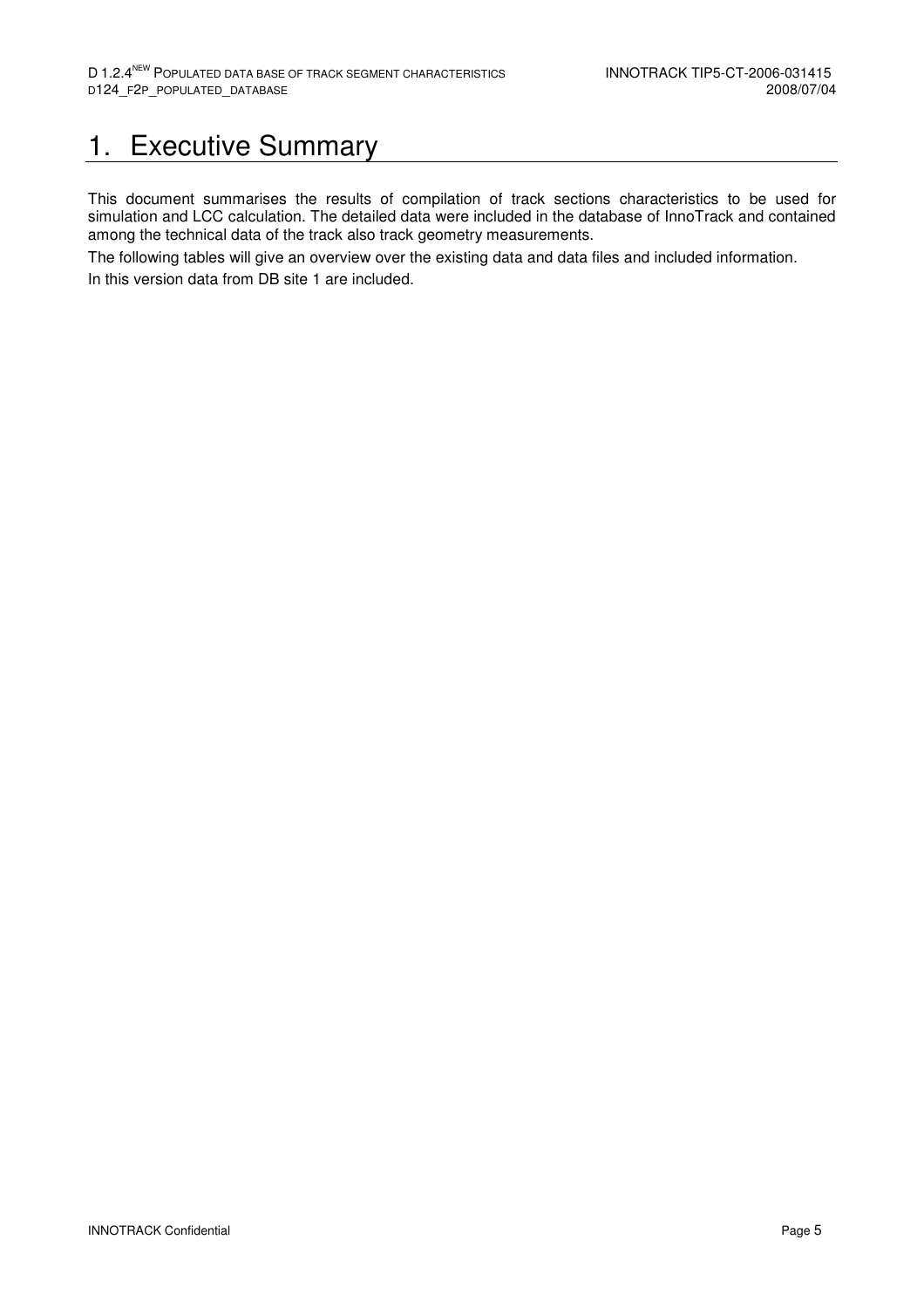## 2. Introduction

This report contains the description of selected example sections for DB track sites.

The basis for the selection of the following typical sections is the analysis of the DB tracks, which is described in the deliverable D1.2.2, which includes also former deliverable D1.2.3.

According to detailed cost and failure analysis, selected track sections are typical examples for maintenance cost drivers or alternatively for failures of track construction, which cause maintenance cost drivers.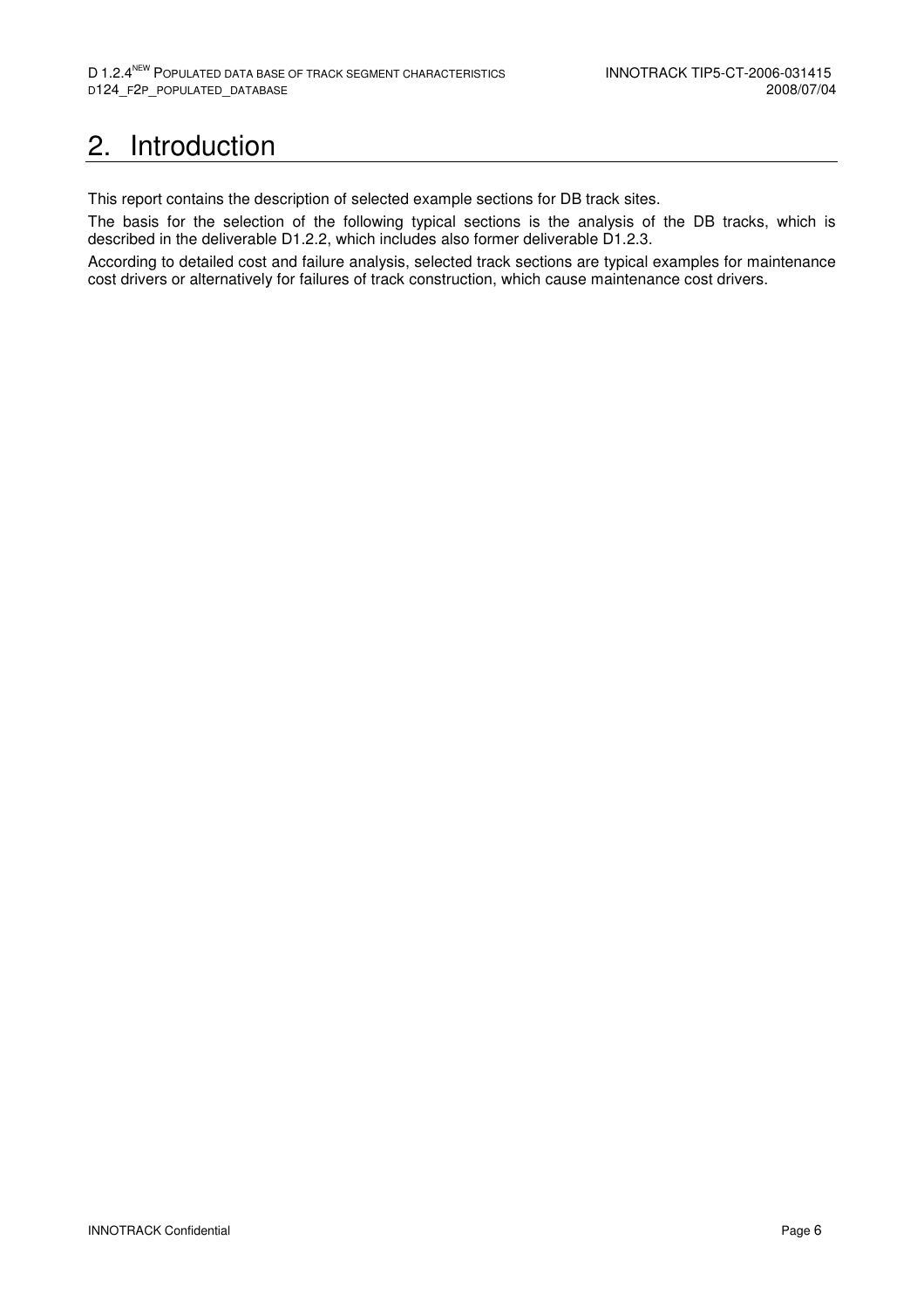## 3. Typical sections with failure

### 3.1 Sections of DB track site 1

The analysis of the high-speed track No.1 was done according to the modified "bottom-up" approach (see report D1.2.2). After identification of maintenance cost drivers, the failures of track construction – which cause track maintenance activities - have been analysed.

Failures which cause maintenance cost drivers on main track of the high-speed track site 1 are:

- rail failures Belgrospi,
- short-wavelength rail corrugation,
- rail failures Head Checks,
- white spots in ballast,
- differential settlements of ballast (mostly in transition areas).

For each failure type one or more typical sections has been selected. Detailed information for all selected example sections - as much information as possible - has been collected: data about track construction elements, subgrade, line routing, traffic data and geometry measurement data. The data sets have been systematically collected and described especially for further detailed analysis and modelling of maintenance issues in the project InnoTrack.

Examples for cost drivers in switches and crossings have been also selected and are described in the report D3.1.2 of subproject 3 Switches and Crossings.

To make the searching easier the information is presented in standardized tables for all sections with typical failures.

#### 3.1.1 Short-wavelength rail corrugation

Selected section is a 3 km long section with typical short-wavelength rail corrugation in straight line as well as in transition curves (clothoid) and in curves in both directions. Maximal speed in this section is 280 km/h in both directions and the subgrade is made of very stiff soil with protective layer (except one 5m long bridge).

The amplitude of corrugation waves is between 8/100 mm and 10/100 mm. The development of shortwavelength corrugation areas and corrugation wave depth in this section is given through annual rail surface measurements (available measurements for the time period 2001 – 2007).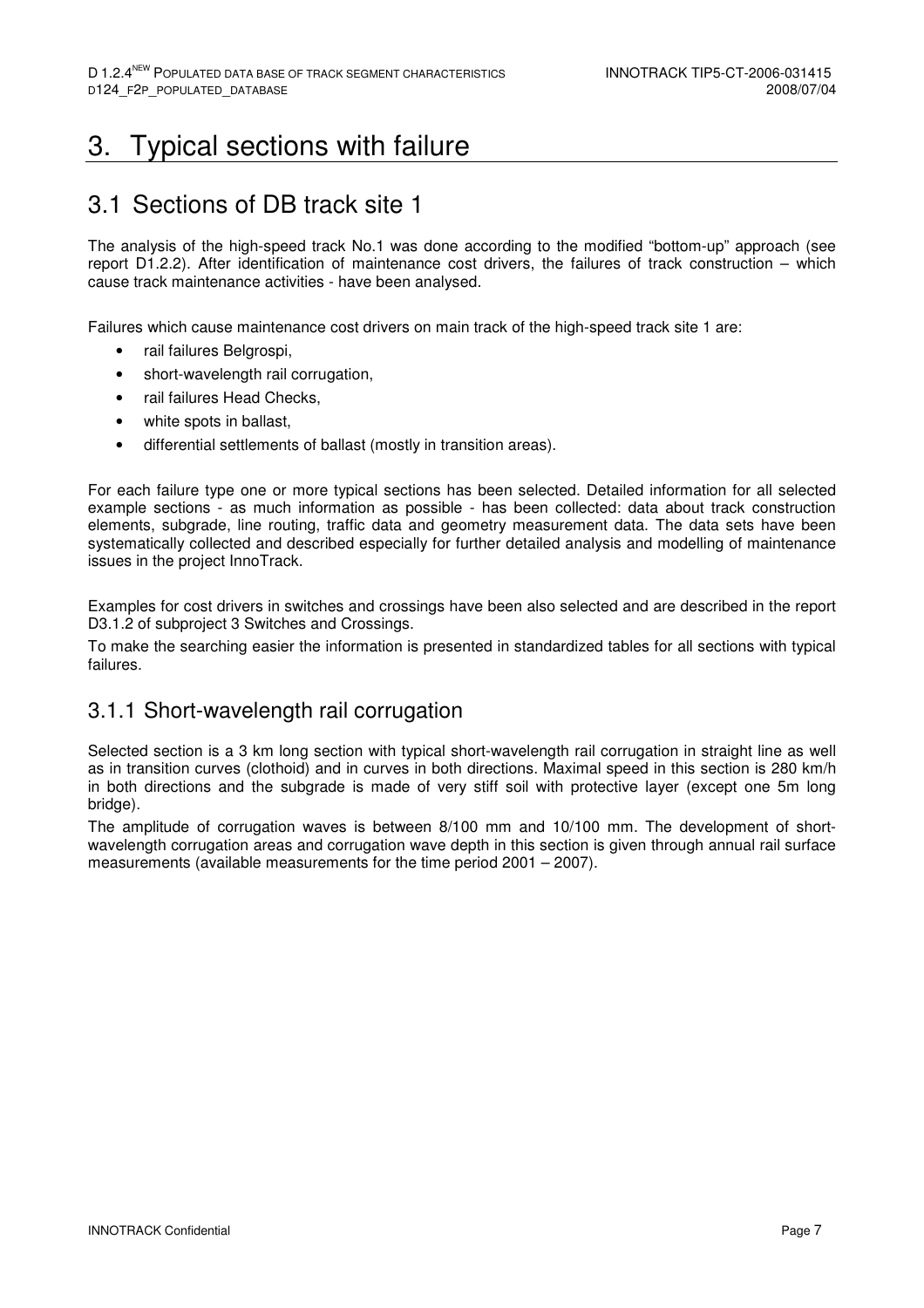#### D 1.2.4<sup>NEW</sup> POPULATED DATA BASE OF TRACK SEGMENT CHARACTERISTICS **INNOTRACK TIP5-CT-2006-031415** D124\_F2P\_POPULATED\_DATABASE 2008/07/04

| <b>Site</b><br>DB Site No.1        |      |                           |                                                                             |                            |                                                             | <b>Example_Corrugation / Table 1</b> |                                                                                                                                               |                       |                |                                                                                     |  |
|------------------------------------|------|---------------------------|-----------------------------------------------------------------------------|----------------------------|-------------------------------------------------------------|--------------------------------------|-----------------------------------------------------------------------------------------------------------------------------------------------|-----------------------|----------------|-------------------------------------------------------------------------------------|--|
| Corrugation<br><b>Issue</b>        |      |                           |                                                                             |                            |                                                             |                                      | in track sections with high speed (v>200 km/h) in straight line segments as<br>well as in curves, with consequence of rail failures Belgrospi |                       |                |                                                                                     |  |
| <b>Directory with data files</b>   |      |                           | <b>Example_Corrugation</b>                                                  |                            |                                                             |                                      |                                                                                                                                               |                       |                |                                                                                     |  |
| <b>Selected example section</b>    |      |                           | <b>Direction</b>                                                            | 1 and 2                    |                                                             |                                      |                                                                                                                                               |                       |                |                                                                                     |  |
|                                    |      |                           | <b>Start km</b><br><b>End km</b>                                            | 278<br>281                 |                                                             |                                      |                                                                                                                                               |                       |                |                                                                                     |  |
| <b>Segments with corrugation</b>   |      |                           |                                                                             | Seg. No.1                  |                                                             | Seg. No.2   Seg. No.3                |                                                                                                                                               |                       |                | <b>Corrugation Measurements</b>                                                     |  |
|                                    |      |                           | Direction                                                                   |                            | 2                                                           |                                      |                                                                                                                                               |                       |                | <b>Data file</b>                                                                    |  |
|                                    |      |                           | Start km<br>End km                                                          | 278,145<br>280,755         | 278,615<br>279,215                                          | 279,300<br>280,330                   |                                                                                                                                               | 2001-2007.xls         |                | Exp Corrugation Rail Surface Measurements                                           |  |
|                                    |      |                           | Lenght [m]<br>Corrugation                                                   | 2610                       | 600                                                         | 1030                                 |                                                                                                                                               |                       |                | Notice: Measurements 2001-2007 for selected<br>section in both directions D1 and D2 |  |
|                                    |      |                           |                                                                             | Amplitude 10/100 mm        | 8/100 mm                                                    | 8/100 mm                             |                                                                                                                                               |                       |                |                                                                                     |  |
| <b>Track construction elements</b> |      |                           |                                                                             |                            |                                                             |                                      |                                                                                                                                               |                       |                |                                                                                     |  |
|                                    |      |                           |                                                                             | Rail                       |                                                             |                                      | Sleeper                                                                                                                                       |                       |                | <b>Rail fastening</b>                                                               |  |
| Start km - End km                  |      | Type                      | Quality<br>grade                                                            | Profile                    | Inclination                                                 | Type                                 | Mean span                                                                                                                                     | <b>USP</b>            | Type           | Wegde clamp                                                                         |  |
| 278 - 281                          |      | <b>UIC 60</b>             | 880                                                                         | E <sub>2</sub>             | 1:40                                                        | <b>B70W</b>                          | 60 cm                                                                                                                                         | none                  | W14            | SkI14                                                                               |  |
|                                    |      |                           | Pad                                                                         |                            |                                                             | <b>USP</b>                           | under sleeper pad<br><b>Ballast</b>                                                                                                           |                       |                |                                                                                     |  |
| Start km - End km                  |      | Type                      |                                                                             | <b>Dynamical stiffness</b> |                                                             | Rock                                 | Thickness                                                                                                                                     | E-modulus             | <b>UBM</b>     |                                                                                     |  |
| 278 - 281                          |      | Zw 700                    |                                                                             | medium                     |                                                             | Basalt/Diabas                        | 37 cm                                                                                                                                         | 200 MN/m <sup>2</sup> | none           |                                                                                     |  |
|                                    |      | Notice:<br>soft<br>medium | Dynamical pad stiffness<br>$\leq 100$ kN/mm<br>$> 100$ and $\leq 400$ kN/mm |                            | Notice:<br>UBM<br>under ballast mat                         |                                      |                                                                                                                                               |                       |                |                                                                                     |  |
|                                    |      | stiff                     | > 400 kN/mm                                                                 |                            |                                                             |                                      |                                                                                                                                               |                       |                |                                                                                     |  |
| Subgrade                           | Soil |                           |                                                                             | <b>Bridge</b>              |                                                             |                                      | Soil                                                                                                                                          |                       | Notice:        |                                                                                     |  |
| Direction                          |      |                           | 1 and 2 Direction                                                           |                            |                                                             | 1 and 2 Direction                    |                                                                                                                                               |                       |                | 1 and 2 $Ev_2$ - modulus of static deformation                                      |  |
| Section 1                          |      |                           | 278,000 Start km                                                            |                            |                                                             | 280,039 Section 1                    |                                                                                                                                               | 280.044               | soft           | $\leq 60$ MN/m <sup>2</sup>                                                         |  |
| Section 2                          |      | 280,039 End km            |                                                                             |                            |                                                             | 280,044 Section 2                    |                                                                                                                                               |                       | 281,000 medium | $> 60$ and < 100 MN/m <sup>2</sup>                                                  |  |
| _enght                             |      | 2039 m Lenght             |                                                                             |                            |                                                             | 5 m Lenght                           |                                                                                                                                               | 956 m stiff           |                | $\geq$ 100 and < 120 MN/m <sup>2</sup>                                              |  |
| Protective                         |      |                           |                                                                             |                            |                                                             | Protective                           |                                                                                                                                               |                       | very stiff     | $\geq$ 120 MN/m <sup>2</sup>                                                        |  |
| layer                              |      | yes                       | Type                                                                        |                            | frame structure layer<br>reinforced concret Ev <sub>2</sub> |                                      |                                                                                                                                               | yes                   |                |                                                                                     |  |
| Ev <sub>2</sub>                    |      | very stiff Material       |                                                                             |                            |                                                             |                                      |                                                                                                                                               | very stiff            |                |                                                                                     |  |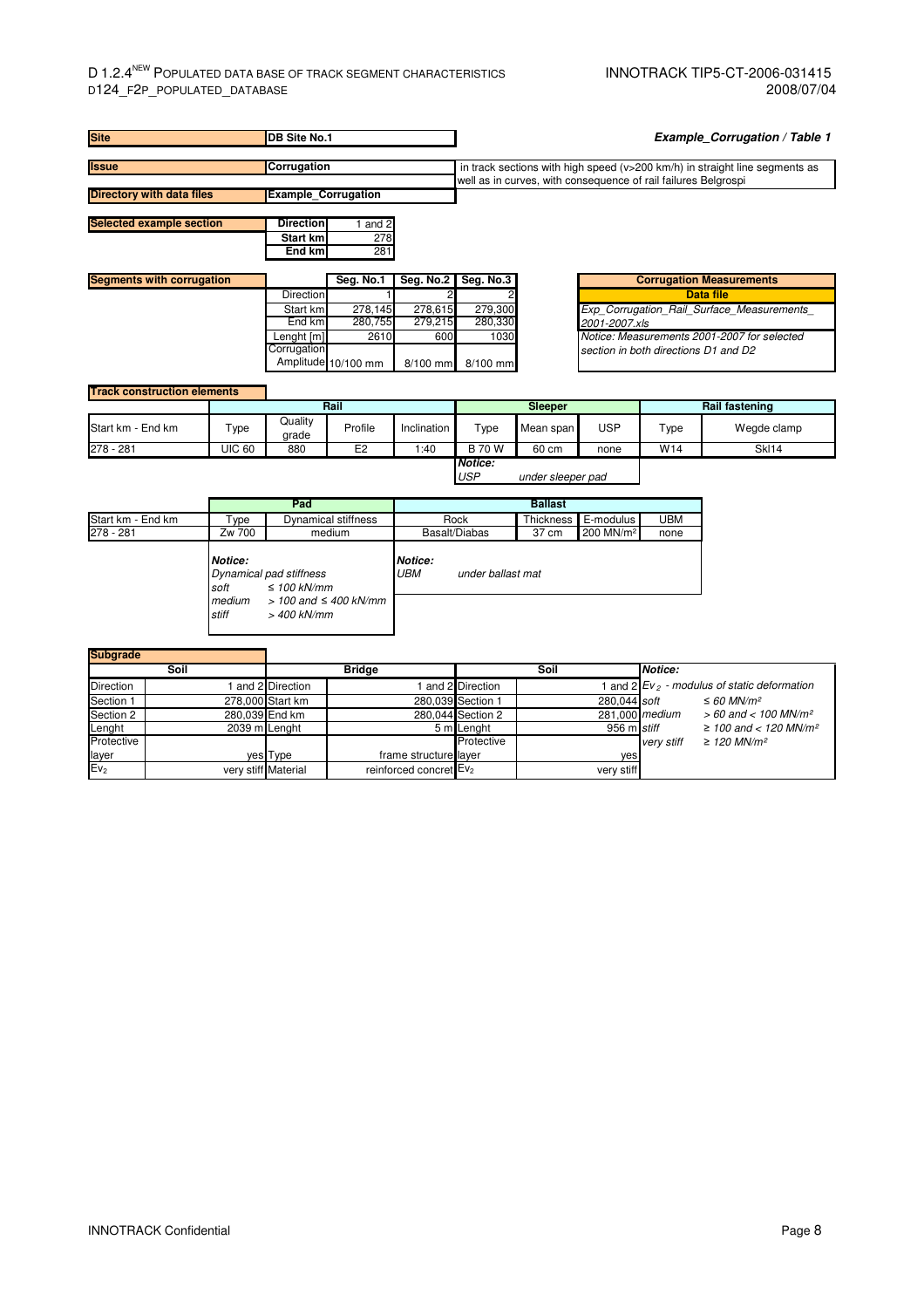#### D 1.2.4<sup>NEW</sup> POPULATED DATA BASE OF TRACK SEGMENT CHARACTERISTICS INNOTRACK TIP5-CT-2006-031415<br>D124 F2P POPULATED DATABASE D124\_F2P\_POPULATED\_DATABASE

in data file - for weeks: 15/2005, 43/2005, 14/2006, 43/2006,

| <b>Site</b>                      | <b>IDB Site No.1</b>       | <b>Example Corrugation / Table 2</b>                                        |
|----------------------------------|----------------------------|-----------------------------------------------------------------------------|
|                                  |                            |                                                                             |
| <b>Issue</b>                     | <b>Corrugation</b>         | in track sections with high speed (v>200 km/h) in straight line segments as |
|                                  |                            | well as in curves, with consequence of rail failures Belgrospi              |
| <b>Directory with data files</b> | <b>Example Corrugation</b> |                                                                             |
|                                  |                            |                                                                             |
| Line routing                     |                            |                                                                             |

|               |               |          |         | Direction 1 (for example) |            |                   |         | <b>Data files</b>                                                                    |  |  |
|---------------|---------------|----------|---------|---------------------------|------------|-------------------|---------|--------------------------------------------------------------------------------------|--|--|
| Element       | Type          | Start km | End km  | Radius [m]                | Superele-  | Gradient [%]      |         | Exp Corrugation Line Routing Data D1.xls<br>Exp Corrugation Line Routing Data D2.xls |  |  |
|               |               |          |         |                           | vation[mm] |                   |         |                                                                                      |  |  |
|               | straight line | 277.526  | 278.567 |                           |            | increasing        | 3,0     | Notice:                                                                              |  |  |
| $\mathsf{I}2$ | clothoid      | 278.567  | 278.843 | $0 - 5937.5$              | $0 - 75$   | max               |         | detailed routing data with horizontal position                                       |  |  |
|               | curve         | 278.843  | 280.481 | 5937,5                    | 75         | decreasing        | $-12.5$ | elements, gradients and superelevation (cant) for                                    |  |  |
|               | curve         | 280.481  | 281.546 | 5597,65                   | 75         | max               |         | both directions (D1 and D2) is given in data files                                   |  |  |
| 15            | clothoid      | 281.546  | 281.821 | $5597.65 - 0$             | $75 - 0$   | Notice:           |         |                                                                                      |  |  |
| 6             | straight line | 281.821  | 283.157 |                           |            | gradient is bound |         |                                                                                      |  |  |
|               |               |          |         | to direction 1            |            |                   |         |                                                                                      |  |  |

| <b>Traffic data</b>    |                          |                  |               |                                                                          |
|------------------------|--------------------------|------------------|---------------|--------------------------------------------------------------------------|
|                        | Direction of traffic     | Max speed [km/h] | Load [t/week] | Data file                                                                |
| Direction 1 km-upwards |                          | 280              | 256452        | Exp Corrugation Traffic Data.xls                                         |
|                        | Direction 2 km-downwards | 280              | 217422        |                                                                          |
|                        |                          |                  |               | <b>Notice:</b> detailed traffic data with number of trains and load/week |

| <b>Geometry measurements data</b> |           |                                                                                                                                                     |
|-----------------------------------|-----------|-----------------------------------------------------------------------------------------------------------------------------------------------------|
| <b>Diagramms</b>                  | Data file | Exp Corrugation Track Geometry Diagramms.ppt                                                                                                        |
| <b>Data</b>                       | Data file | In Directory: Geometry Measurements Data                                                                                                            |
| <b>Parameter description</b>      | Data file | Description of Parameter from Track Geometry Measurements.xls                                                                                       |
|                                   |           | <b>Notice:</b> there is one measurement data set respectively for years 2006 and<br>2007 for both directions D1 and D2                              |
|                                   |           | <b>Notice:</b> not all data channels from track coach measurements are stored in<br>the data files, only the most important geometry data are saved |

16/2007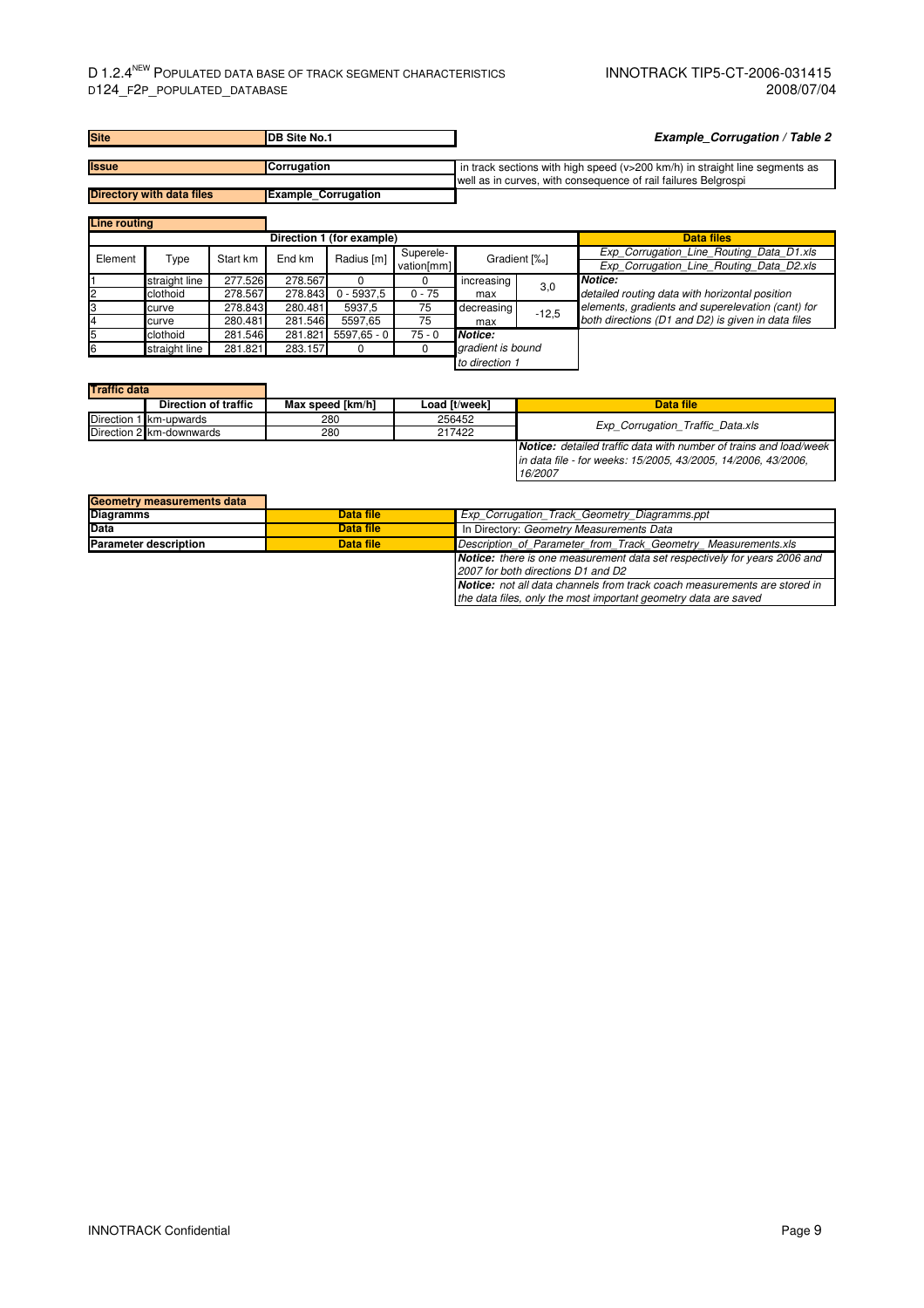### 3.1.2 Belgrospi – Section 1

The first example section for rail failures Belgrospi is a section, which had rail renewal of both rails (right and left rail) in both directions in autumn 2007. The length of section with rail failures Belgrospi and required rail renewal was 2020 m in direction 1 and 1145 m in direction 2.

The number of rail failures Belgrospi on this section was about 30 per each direction; the failures have been placed in groups (nests) with 3 to 4 single Belgrospi rail failures.

A 733m long bridge is situated in the middle of the example section. On both sides of the bridge are short transition areas to tunnel constructions. The rail failures Belgrospi were found only outside of tunnels, but according to the constructions the rail renewal had to be done also in the neighbouring first tunnel sections.

Maximal speed of this section is 280 km/h and the line routing consists of two curves with transition curves (clothoid) and short straight line between the curves.

| <b>Site</b>                        | <b>DB Site No.1</b> |                     |                     | Example_Belgrospi_1 / Table 1               |                   |                       |            |      |                       |
|------------------------------------|---------------------|---------------------|---------------------|---------------------------------------------|-------------------|-----------------------|------------|------|-----------------------|
| <b>Issue</b>                       | Belgrospi           |                     |                     | Rail renewal due to rail failures Belgrospi |                   |                       |            |      |                       |
| <b>Directory with data files</b>   |                     | Example Belgrospi 1 |                     |                                             |                   |                       |            |      |                       |
| <b>Selected example section</b>    |                     | <b>Direction</b>    | 1 and 2             |                                             |                   |                       |            |      |                       |
|                                    |                     | Start km<br>End km  | 197,935<br>199,955  |                                             |                   |                       |            |      |                       |
| <b>Segments with Belgrospis</b>    |                     |                     | <b>Segment No.1</b> |                                             |                   | <b>Segment No.2</b>   |            |      |                       |
|                                    |                     | Direction           |                     |                                             | <b>Direction</b>  |                       |            |      |                       |
|                                    |                     | Start km            | 197,935             |                                             | Start km          | 197,995               |            |      |                       |
|                                    |                     | End km              | 199,955             |                                             | End km            | 199,100               |            |      |                       |
|                                    |                     | Length [m]          | 2020                |                                             | Length [m]        | 1145                  |            |      |                       |
|                                    |                     |                     |                     |                                             |                   |                       |            |      |                       |
|                                    |                     |                     |                     |                                             |                   |                       |            |      |                       |
| <b>Track construction elements</b> |                     |                     |                     |                                             |                   |                       |            |      |                       |
|                                    |                     |                     | Rail                |                                             |                   | <b>Sleeper</b>        |            |      | <b>Rail fastening</b> |
| Start km - End km                  | Type                | Quality<br>grade    | Profile             | Inclination                                 | Type              | Mean span             | <b>USP</b> | Type | Wegde clamp           |
| 197,935 - 199,955                  | <b>UIC 60</b>       | 880                 | E2                  | 1:40                                        | <b>B</b> 70 W     | 60 cm                 | none       | W14  | <b>SkI14</b>          |
|                                    |                     |                     |                     | <b>Notice:</b><br><b>USP</b>                | under sleeper pad |                       |            |      |                       |
|                                    |                     | Pad                 |                     |                                             |                   | <b>Ballast</b>        |            |      |                       |
| Start km - End km                  | Type                |                     | Dynamical stiffness | Rock                                        | Thickness         | E-modulus             | <b>UBM</b> |      |                       |
| 197,935 - 199,955                  | Zw 700              | medium              |                     | <b>Basalt</b>                               | 37 cm             | 200 MN/m <sup>2</sup> | none       |      |                       |

| $101,000$ $100,000$ |                  |                                               | papan      |                   |  |                         |                                                                                                               |  |
|---------------------|------------------|-----------------------------------------------|------------|-------------------|--|-------------------------|---------------------------------------------------------------------------------------------------------------|--|
|                     | <b>Notice:</b>   |                                               | Notice:    |                   |  |                         |                                                                                                               |  |
|                     |                  | Dynamical pad stiffness                       | <b>UBM</b> | under ballast mat |  | Notice:                 |                                                                                                               |  |
|                     | soft             | $\leq$ 100 kN/mm                              |            |                   |  |                         | $Ev2$ - modulus of static deformation                                                                         |  |
|                     | medium<br>.stiff | $>$ 100 and $\leq$ 400 kN/mm<br>$>$ 400 kN/mm |            |                   |  | soft<br>medium<br>stiff | $\leq 60$ MN/m <sup>2</sup><br>$> 60$ and $< 100$ MN/m <sup>2</sup><br>$\geq$ 100 and < 120 MN/m <sup>2</sup> |  |
| <b>Subgrade</b>     |                  |                                               |            |                   |  | very stiff              | $\geq$ 120 MN/m <sup>2</sup>                                                                                  |  |

|             | Tunnel                      |                  | <b>Bridge</b>               |                  | Tunnel                             | Soil (two short sections) |                       |
|-------------|-----------------------------|------------------|-----------------------------|------------------|------------------------------------|---------------------------|-----------------------|
| Direction   |                             | and 2 Direction  |                             | and 2 Direction  |                                    | and 2 Direction           | and 2                 |
| Start km    |                             | 197.155 Start km |                             | 198.127 Start km |                                    | 199.035 Section 1         | km197,993 - km198,127 |
| End km      |                             | 197.993 End km   |                             | 198.860 End km   |                                    | 202,855 Section 2         | km198,860 - km199,035 |
| Lenght      |                             | 838 m Lenght     |                             | 733 mlLenght     | 3820 m Lenght                      |                           | 134 m and 175 m       |
|             |                             |                  |                             |                  |                                    | Protective                |                       |
| <b>Type</b> | flat bottom slab Type       |                  | box girder bridge Type      |                  | flat bottom slab layer             |                           | ves                   |
| Material    | reinforced concret Material |                  | reinforced concret Material |                  | reinforced concret Ev <sub>2</sub> |                           | very stiff            |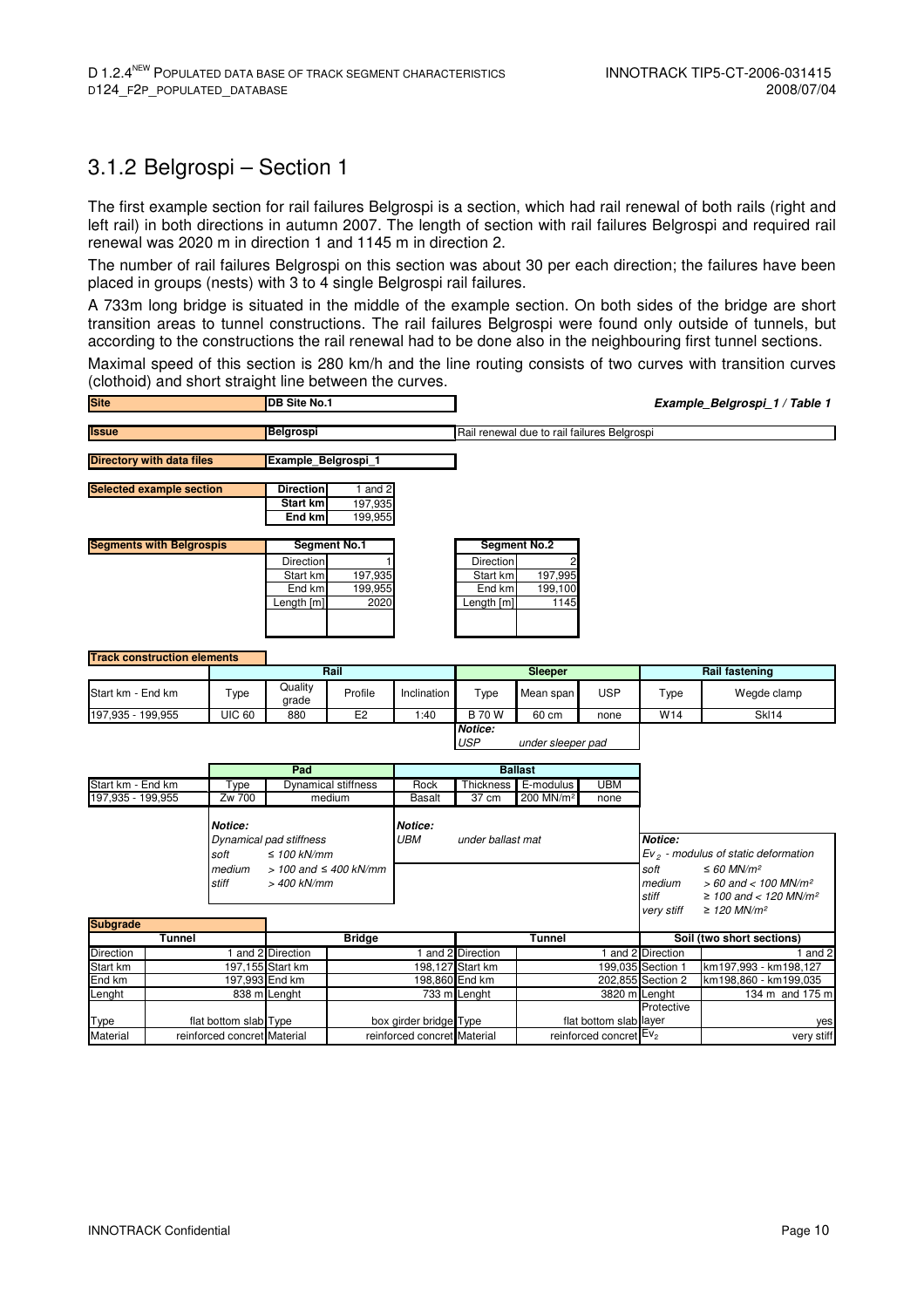| <b>Site</b>         |                                  |          | <b>DB Site No.1</b> |                           |                         | Example_Belgrospi_1 / Table 2               |              |                                                                                                                                           |  |  |
|---------------------|----------------------------------|----------|---------------------|---------------------------|-------------------------|---------------------------------------------|--------------|-------------------------------------------------------------------------------------------------------------------------------------------|--|--|
| <b>Issue</b>        |                                  |          | Belgrospi           |                           |                         | Rail renewal due to rail failures Belgrospi |              |                                                                                                                                           |  |  |
|                     | <b>Directory with data files</b> |          | Example Belgrospi 1 |                           |                         |                                             |              |                                                                                                                                           |  |  |
| <b>Line routing</b> |                                  |          |                     |                           |                         |                                             |              |                                                                                                                                           |  |  |
|                     |                                  |          |                     | Direction 1 (for example) |                         |                                             |              | <b>Data files</b>                                                                                                                         |  |  |
| Element             | Type                             | Start km | End km              | Radius [m]                | Superele-<br>vation[mm] |                                             | Gradient [%] | Exp Belgrospi 1 Line Routing Data D1.xls<br>Exp Belgrospi 1 Line Routing Data D2.xls                                                      |  |  |
|                     | straight line                    |          | 197,938             | $\Omega$                  | 0                       | increasing                                  |              | <b>Notice:</b>                                                                                                                            |  |  |
| 2                   | clothoid                         | 197,938  |                     | 198,245 0 - - 5102,35     | $0 - 90$                | max                                         |              | detailed routing data with horizontal position                                                                                            |  |  |
| IЗ                  | curve                            | 198,245  | 198,493             | $-5102,35$                | 90                      | decreasing                                  |              | elements, gradients and superelevation (cant) for                                                                                         |  |  |
| 4                   | clothoid                         | 198,493  | 198,800             | $-5102,35 - 0$            | $90 - 0$                | max                                         | $-12.5$      | both directions (D1 and D2) is given in data files                                                                                        |  |  |
| 5                   | straight line                    | 198,800  | 199,172             | 0                         | 0                       | Notice:                                     |              |                                                                                                                                           |  |  |
| 6                   | clothoid                         | 199,172  | 199,479             | $0 - 5097,65$             | $0 - 90$                | gradient is bound                           |              |                                                                                                                                           |  |  |
|                     | curve                            | 199.479  | 201,434             | 5097,65                   | 90                      | to direction 1                              |              |                                                                                                                                           |  |  |
| <b>Traffic data</b> |                                  |          |                     |                           |                         |                                             |              |                                                                                                                                           |  |  |
|                     | <b>Direction of traffic</b>      |          |                     | Max speed [km/h]          |                         | Load [t/week]                               |              | <b>Data file</b>                                                                                                                          |  |  |
|                     | Direction 1 km-upwards           |          |                     | 280                       |                         | 457396                                      |              | Exp Belgrospi 1 Traffic Data.xls                                                                                                          |  |  |
|                     | Direction 2 km-downwards         |          |                     | 280                       |                         | 406840                                      |              |                                                                                                                                           |  |  |
|                     |                                  |          |                     |                           |                         |                                             | 16/2007      | <b>Notice:</b> detailed traffic data with number of trains and load/week<br>in data file - for weeks: 15/2005, 43/2005, 14/2006, 43/2006, |  |  |
|                     | Geometry measurements data       |          |                     |                           |                         |                                             |              |                                                                                                                                           |  |  |

| Data file | Exp_Belgrospi_1_Track_Geometry_Diagramms.ppt                                     |  |  |  |  |
|-----------|----------------------------------------------------------------------------------|--|--|--|--|
| Data file | In Directory: Geometry Measurements Data                                         |  |  |  |  |
| Data file | Description of Parameter from Track Geometry Measurements.xls                    |  |  |  |  |
|           | <b>Notice:</b> there is one measurement data set respectively for years 2006 and |  |  |  |  |
|           | 2007 for both directions D1 and D2                                               |  |  |  |  |
|           | <b>Notice:</b> not all data channels from track coach measurements are stored in |  |  |  |  |
|           | the data files, only the most important geometry data are saved                  |  |  |  |  |
|           |                                                                                  |  |  |  |  |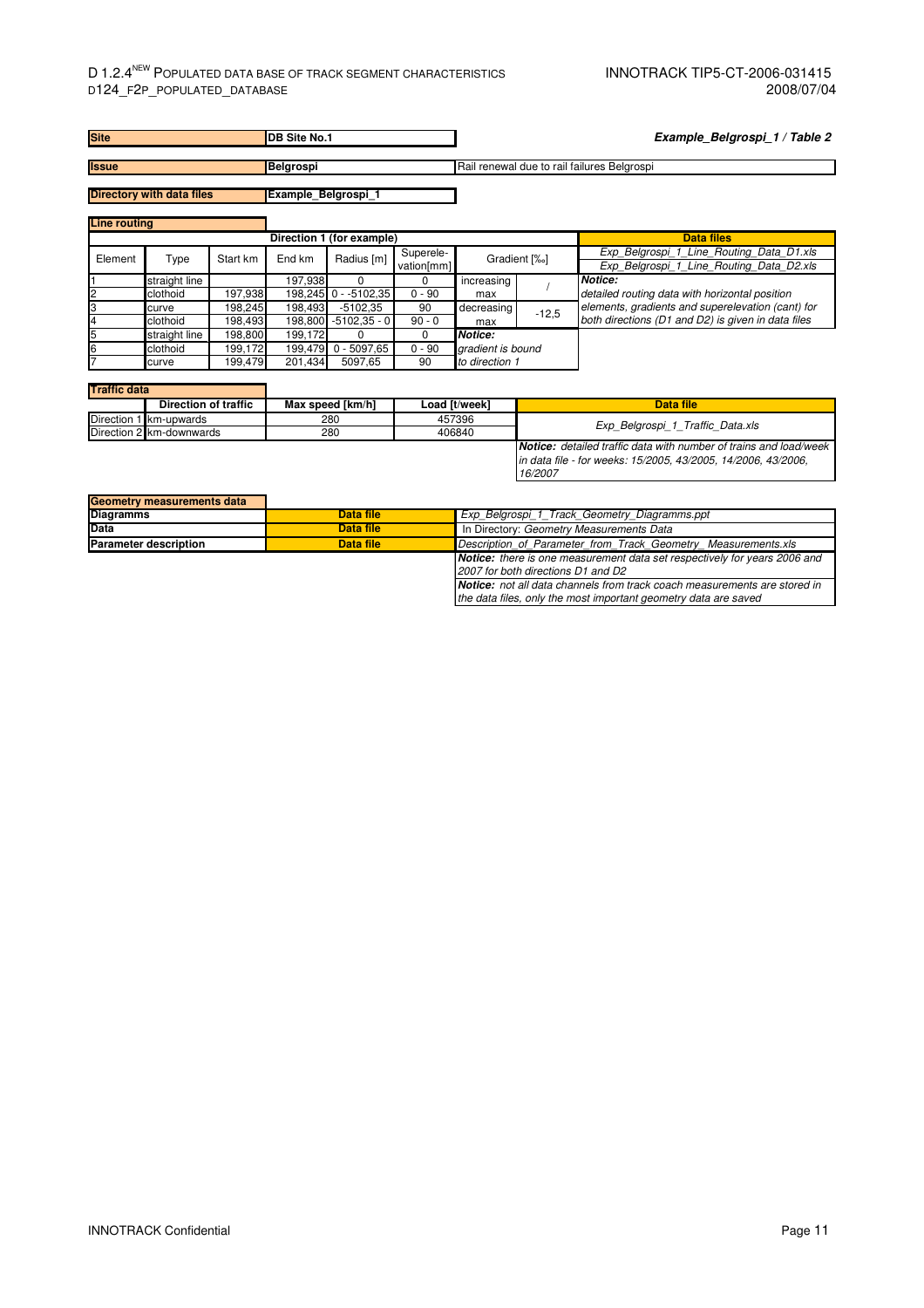#### 3.1.3 Belgrospi – Section 2

The second example section with rail failures Belgrospi is a section without any constructions.

This section is situated in direction 2 direct after exit of a station, which has a possibility of bifurcation of the track line. Maximal line speed is 280 km /h and the line routing in the area with rail failures Belgrospi contents a curve with radius 5500 m and a suitable transition curve (clothoid).

| <b>Site</b>                                       | <b>DB Site No.1</b>                                                                                                                                       |                                               |                                                        |                             |                                            |                                                                |                                    | Example_Belgrospi_2 / Table 1 |                           |
|---------------------------------------------------|-----------------------------------------------------------------------------------------------------------------------------------------------------------|-----------------------------------------------|--------------------------------------------------------|-----------------------------|--------------------------------------------|----------------------------------------------------------------|------------------------------------|-------------------------------|---------------------------|
| <b>Issue</b>                                      |                                                                                                                                                           | <b>Belgrospi</b>                              |                                                        |                             |                                            | Rail failures Belgrospi in a section without any constructions |                                    |                               |                           |
| <b>Directory with data files</b>                  |                                                                                                                                                           | Example Belgrospi 2                           |                                                        |                             |                                            |                                                                |                                    |                               |                           |
| <b>Selected example section</b>                   | <b>Direction</b><br>Start km<br>End km                                                                                                                    | 301,375<br>300,723                            |                                                        |                             |                                            |                                                                |                                    |                               |                           |
| <b>Segments with Belgrospis</b>                   |                                                                                                                                                           | Direction<br>Start km<br>End km<br>Length [m] | <b>Segment No.1</b><br>301,375<br>300,723<br>652       |                             |                                            |                                                                |                                    |                               |                           |
| <b>Track construction elements</b>                |                                                                                                                                                           |                                               | Rail                                                   |                             |                                            | Sleeper                                                        |                                    |                               | <b>Rail fastening</b>     |
| Start km - End km                                 | Type                                                                                                                                                      | Quality<br>grade                              | Profile                                                | Inclination                 | Type                                       | Mean span                                                      | <b>USP</b>                         | Type                          | Wegde clamp               |
| 301,375 - 300,723                                 | <b>UIC 60</b>                                                                                                                                             | 880                                           | E2                                                     | 1:40                        | <b>B</b> 70 W                              | 60 cm                                                          | none                               | W14                           | $\overline{\text{Sk}}$ 14 |
|                                                   |                                                                                                                                                           |                                               |                                                        |                             | Notice:<br><b>USP</b><br>under sleeper pad |                                                                |                                    |                               |                           |
|                                                   |                                                                                                                                                           | Pad                                           |                                                        |                             | <b>Ballast</b>                             |                                                                |                                    |                               |                           |
| Start km - End km<br>301,375 - 300,723            | <b>Type</b><br>Zw 700                                                                                                                                     |                                               | <b>Dynamical stiffness</b><br>medium                   |                             | Rock<br>Basalt/Diabas                      | Thickness<br>$37 \text{ cm}$                                   | E-modulus<br>200 MN/m <sup>2</sup> | <b>UBM</b><br>none            |                           |
|                                                   | Notice:<br>Notice:<br><b>UBM</b><br>Dynamical pad stiffness<br>soft<br>$\leq 100$ kN/mm<br>medium<br>$> 100$ and $\leq 400$ kN/mm<br>stiff<br>> 400 kN/mm |                                               |                                                        |                             | under ballast mat                          |                                                                |                                    |                               |                           |
| <b>Subgrade</b><br>Soil<br>Direction<br>Section 1 | 2<br>301,375                                                                                                                                              |                                               | Notice: $Ev_2$ - modulus of static deformation<br>soft | $\leq 60$ MN/m <sup>2</sup> |                                            |                                                                |                                    |                               |                           |

|                 | Soil         |            |                                                |
|-----------------|--------------|------------|------------------------------------------------|
| Direction       | $\mathbf{2}$ |            | Notice: $Ev_2$ - modulus of static deformation |
| Section 1       | 301,375      | soft       | $\leq 60$ MN/m <sup>2</sup>                    |
| Section 2       | 300,723      | medium     | $> 60$ and < 100 MN/m <sup>2</sup>             |
| Lenght          | 652          | stiff      | $\geq$ 100 and < 120 MN/m <sup>2</sup>         |
| Protective      |              | very stiff | $\geq$ 120 MN/m <sup>2</sup>                   |
| layer           | ves          |            |                                                |
| Ev <sub>2</sub> | very stiff   |            |                                                |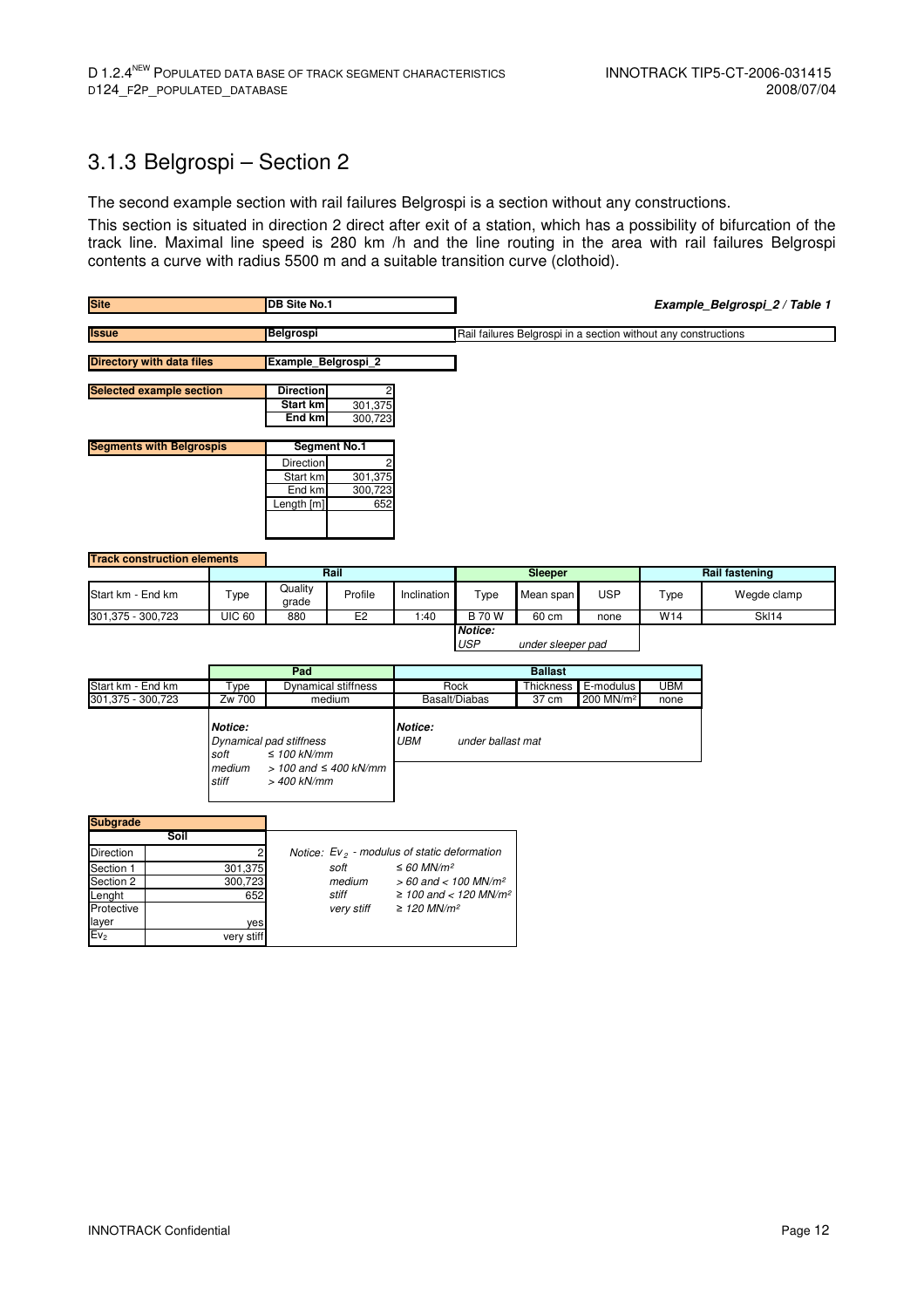#### D 1.2.4<sup>NEW</sup> POPULATED DATA BASE OF TRACK SEGMENT CHARACTERISTICS **INNOTRACK TIP5-CT-2006-031415** D124\_F2P\_POPULATED\_DATABASE 2008/07/04

| <b>Site</b>         |                                  |          | <b>DB Site No.1</b> |                    |                         |                                                |     | Example_Belgrospi_2 / Table 2                                  |
|---------------------|----------------------------------|----------|---------------------|--------------------|-------------------------|------------------------------------------------|-----|----------------------------------------------------------------|
| <b>Issue</b>        |                                  |          | Belgrospi           |                    |                         |                                                |     | Rail failures Belgrospi in a section without any constructions |
|                     | <b>Directory with data files</b> |          | Example Belgrospi 2 |                    |                         |                                                |     |                                                                |
| <b>Line routing</b> |                                  |          |                     |                    |                         |                                                |     |                                                                |
|                     |                                  |          |                     | <b>Direction 2</b> |                         |                                                |     | <b>Data files</b>                                              |
| Element             | Type                             | Start km | End km              | Radius [m]         | Superele-<br>vation[mm] | Gradient [%]                                   |     | Exp Belgrospi 2 Line Routing Data D2.xls                       |
|                     | curve                            | 299,493  | 300,904             | 5502               | 80                      | increasing                                     | 1,5 | Notice:                                                        |
| $\overline{c}$      | clothoid                         | 300.904  | 301,190             | $5502 - 0$         | $80 - 0$                | max                                            |     | detailed routing data with horizontal position                 |
| З                   | straight line                    | 301,190  | 303,750             |                    | 0                       | decreasing                                     |     | elements, gradients and superelevation (cant)                  |
|                     |                                  |          |                     |                    |                         | max                                            |     | is given in data files                                         |
|                     |                                  |          |                     |                    |                         | Notice:<br>gradient is bound<br>to direction 1 |     |                                                                |
| <b>Traffic data</b> |                                  |          |                     |                    |                         |                                                |     |                                                                |

| <b>Direction of traffic</b> | Max speed [km/h] | Load [t/week] | Data file                                                                |
|-----------------------------|------------------|---------------|--------------------------------------------------------------------------|
| Direction 2 km-downwards    | 280              | 254307        | Exp Belgrospi 2 Traffic Data.xls                                         |
|                             |                  |               | <b>Notice:</b> detailed traffic data with number of trains and load/week |
|                             |                  |               | in data file - for weeks: 15/2005, 43/2005, 14/2006, 43/2006,            |
|                             |                  |               | 16/2007                                                                  |

| Geometry measurements data   |           |                                                                                  |  |  |  |  |
|------------------------------|-----------|----------------------------------------------------------------------------------|--|--|--|--|
| <b>Diagramms</b>             | Data file | Exp Belgrospi 2 Track Geometry Diagramms.ppt                                     |  |  |  |  |
| <b>Data</b>                  | Data file | In Directory: Geometry Measurements Data                                         |  |  |  |  |
| <b>Parameter description</b> | Data file | Description of Parameter from Track Geometry Measurements.xls                    |  |  |  |  |
|                              |           | <b>Notice:</b> there is one measurement data set respectively for years 2006 and |  |  |  |  |
|                              |           | 2007 for direction D2                                                            |  |  |  |  |
|                              |           | <b>Notice:</b> not all data channels from track coach measurements are stored in |  |  |  |  |
|                              |           | the data files, only the most important geometry data are saved                  |  |  |  |  |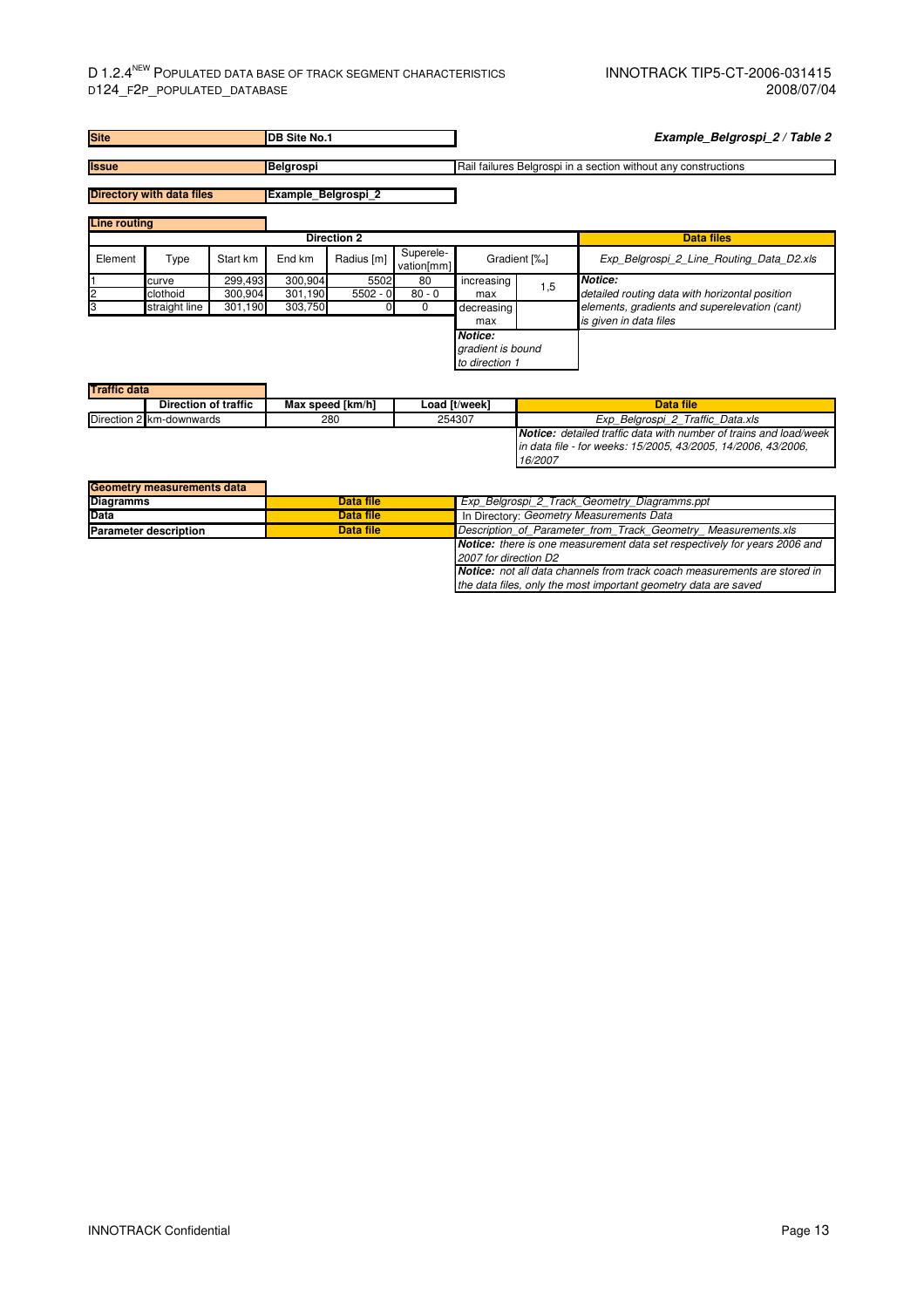#### 3.1.4 Head Checks - Section 1

This example section is typical section for development of rail failures Head Checks. The section is situated in a curve with radius 1600 m (in tunnel) and their transition curves (clothoid) on neighboured bridges on both sides of the tunnel in direction 2 of the DB track site 1. The maximal speed in this section is 160 km/h. The rail failures Head Checks had been reason for some maintenance activities in this section in the past and have again achieved a damage degree, which require new rail grinding within the next year.

| <b>Site</b>                     | <b>DB Site No.1</b>                |                             |                                                                 |                              |                   |                                                                                             |                              |                        | Example_Headchecks_1 / Table 1        |                                                                                                                                                                              |
|---------------------------------|------------------------------------|-----------------------------|-----------------------------------------------------------------|------------------------------|-------------------|---------------------------------------------------------------------------------------------|------------------------------|------------------------|---------------------------------------|------------------------------------------------------------------------------------------------------------------------------------------------------------------------------|
| <b>Issue</b>                    |                                    |                             | <b>Headchecks</b>                                               |                              |                   | Rail failures Head Checks in a curve with radius 1600m; low damage degree<br>(depth 0.5 mm) |                              |                        |                                       |                                                                                                                                                                              |
|                                 | <b>Directory with data files</b>   |                             |                                                                 | Example Headchecks 1         |                   |                                                                                             |                              |                        |                                       |                                                                                                                                                                              |
| <b>Selected example section</b> |                                    |                             | <b>Direction</b><br>Start km<br><b>End km</b>                   | 324,900<br>325,800           |                   |                                                                                             |                              |                        |                                       |                                                                                                                                                                              |
|                                 | <b>Segments with Head Checks</b>   |                             |                                                                 | <b>Segment No.1</b>          |                   |                                                                                             |                              |                        |                                       |                                                                                                                                                                              |
|                                 |                                    |                             | Direction<br>Start km<br>End km<br>Length [m]                   | 324,900<br>325,800<br>900    |                   |                                                                                             |                              |                        |                                       |                                                                                                                                                                              |
|                                 | <b>Track construction elements</b> |                             |                                                                 |                              |                   |                                                                                             |                              |                        |                                       |                                                                                                                                                                              |
| Start km - End km               |                                    | Type                        | Quality<br>grade                                                | Rail<br>Profile              | Inclination       | Type                                                                                        | Sleeper<br>Mean span         | <b>USP</b>             | Type                                  | <b>Rail fastening</b><br>Wegde clamp                                                                                                                                         |
| 324,900 - 325,800               |                                    | <b>UIC 60</b>               | 880                                                             | E <sub>2</sub>               | 1:40              | <b>B</b> 70 W                                                                               | 60 cm                        | none                   | W14                                   | <b>SkI14</b>                                                                                                                                                                 |
|                                 |                                    |                             |                                                                 | <b>Notice:</b><br><b>USP</b> | under sleeper pad |                                                                                             |                              |                        |                                       |                                                                                                                                                                              |
|                                 |                                    |                             | Pad                                                             |                              |                   |                                                                                             | <b>Ballast</b>               |                        |                                       |                                                                                                                                                                              |
| Start km - End km               |                                    | Type                        |                                                                 | <b>Dynamical stiffness</b>   |                   | Rock<br>Thickness                                                                           |                              | E-modulus              | <b>UBM</b>                            |                                                                                                                                                                              |
| 324,900 - 325,800               |                                    | Zw 700<br>Notice:           |                                                                 | medium                       | Notice:<br>UBM    | Basalt / Diabas<br>under ballast mat                                                        | 37 cm                        | 200 MN/m <sup>2</sup>  | none                                  |                                                                                                                                                                              |
|                                 |                                    |                             | Dynamical pad stiffness                                         |                              |                   |                                                                                             |                              |                        | Notice:                               |                                                                                                                                                                              |
|                                 |                                    | soft<br>medium<br>stiff     | $\leq 100$ kN/mm<br>$> 100$ and $\leq 400$ kN/mm<br>> 400 kN/mm |                              |                   |                                                                                             |                              |                        | soft<br>medium<br>stiff<br>very stiff | $Ev2$ - modulus of static deformation<br>$\leq 60$ MN/m <sup>2</sup><br>$> 60$ and $< 100$ MN/m <sup>2</sup><br>≥ 100 and < 120 MN/m <sup>2</sup><br>≥ 120 MN/m <sup>2</sup> |
| <b>Subgrade</b>                 |                                    |                             |                                                                 |                              |                   |                                                                                             |                              |                        |                                       |                                                                                                                                                                              |
|                                 | <b>Bridge Construction 1</b>       |                             |                                                                 | Tunnel 2                     |                   |                                                                                             | <b>Bridge Construction 3</b> |                        |                                       | Soil in two short sections 1/2 & 2/3                                                                                                                                         |
| <b>Direction</b><br>Start km    |                                    |                             | 2 Direction                                                     |                              |                   | 2 Direction<br>325,042 Start km                                                             |                              |                        | 2 Direction<br>325,637 Section 1/2    | km324.970 - km325.042                                                                                                                                                        |
| End km                          | 324,842 Start km<br>324,970 End km |                             |                                                                 | 325,621 End km               |                   |                                                                                             |                              | 325,791 Section 2/3    | km325.621 - km325.637                 |                                                                                                                                                                              |
| Lenght                          | 128 m Lenght                       |                             |                                                                 | 579 m Lenght                 |                   |                                                                                             | 154 m Lenght                 | 72 m and 16 m          |                                       |                                                                                                                                                                              |
| Type                            |                                    | box girder bridge Type      |                                                                 |                              |                   | bottom plate Type                                                                           | box girder bridge layer      |                        | Protective                            | yes                                                                                                                                                                          |
| Material                        |                                    | reinforced concret Material |                                                                 |                              |                   | jetcrete Material                                                                           |                              | reinforced concret Ev2 |                                       | very stiff                                                                                                                                                                   |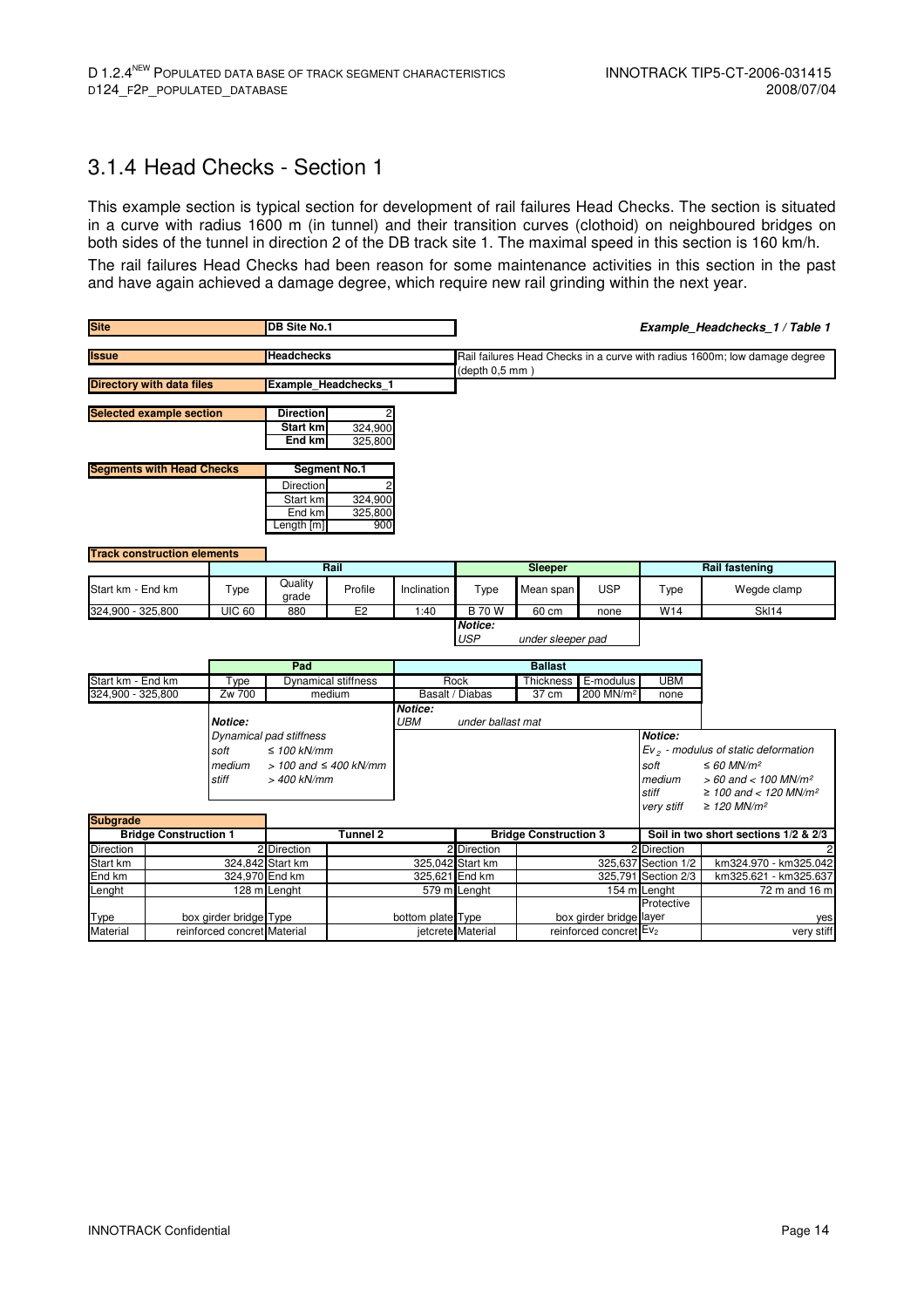#### D 1.2.4<sup>NEW</sup> POPULATED DATA BASE OF TRACK SEGMENT CHARACTERISTICS INNOTRACK TIP5-CT-2006-031415<br>D124\_F2P\_POPULATED\_DATABASE 2008/07/04 D124\_F2P\_POPULATED\_DATABASE

| <b>Site</b>                                                     |                   |                    | <b>IDB Site No.1</b> |                       |                         | Example Headchecks 1 / Table 2                        |         |                                                                           |  |
|-----------------------------------------------------------------|-------------------|--------------------|----------------------|-----------------------|-------------------------|-------------------------------------------------------|---------|---------------------------------------------------------------------------|--|
| <b>Issue</b>                                                    |                   |                    | <b>Headchecks</b>    |                       |                         |                                                       |         | Rail failures Head Checks in a curve with radius 1600m; low damage degree |  |
| <b>Directory with data files</b><br><b>Example Headchecks 1</b> |                   |                    |                      |                       |                         | (depth 0.5 mm)                                        |         |                                                                           |  |
| <b>Line routing</b>                                             |                   |                    |                      | <b>Direction 2</b>    |                         |                                                       |         | <b>Data files</b>                                                         |  |
| Element                                                         | Type              | Start km           | End km               | Radius [m]            | Superele-<br>vation[mm] | Gradient [%]                                          |         | Exp Headchecks 1 Line Routing Data D2.xls                                 |  |
|                                                                 | clothoid<br>curve | 324.778<br>325,048 | 325,048<br>325,669   | $0 - 1600$<br>$-1600$ | $0 - 95$<br>95          | increasing<br>max                                     | 5,0     | Notice:<br>detailed routing data with horizontal position                 |  |
| IЗ                                                              | clothoid          | 325,669            | 325,939              | $-1600 - 0$           | $95 - 0$                | decreasing<br>max                                     | $-12,5$ | elements, gradients and superelevation (cant)<br>is given in data files   |  |
|                                                                 |                   |                    |                      |                       |                         | <b>Notice:</b><br>gradient is bound<br>to direction 1 |         |                                                                           |  |
| <b>Traffic data</b>                                             |                   |                    |                      |                       |                         |                                                       |         |                                                                           |  |

| THAIR UAIA |                          |                  |               |                                                                          |
|------------|--------------------------|------------------|---------------|--------------------------------------------------------------------------|
|            | Direction of traffic     | Max speed [km/h] | Load [t/week] | Data file                                                                |
|            | Direction 2 km-downwards | 160              | 390902        | Exp Headchecks 1 Traffic Data.xls                                        |
|            |                          |                  |               | <b>Notice:</b> detailed traffic data with number of trains and load/week |
|            |                          |                  |               | lin data file - for weeks: 15/2005, 43/2005, 14/2006, 43/2006,           |
|            |                          |                  |               | 16/2007                                                                  |

| Geometry measurements data   |           |                                                                                  |  |  |  |  |
|------------------------------|-----------|----------------------------------------------------------------------------------|--|--|--|--|
| <b>Diagramms</b>             | Data file | Exp Headchecks 1 Track Geometry Diagramms.ppt                                    |  |  |  |  |
| <b>Data</b>                  | Data file | In Directory: Geometry Measurements Data                                         |  |  |  |  |
| <b>Parameter description</b> | Data file | Description of Parameter from Track Geometry Measurements.xls                    |  |  |  |  |
|                              |           | <b>Notice:</b> there is one measurement data set respectively for years 2006 and |  |  |  |  |
|                              |           | 2007 for direction D2                                                            |  |  |  |  |
|                              |           | <b>Notice:</b> not all data channels from track coach measurements are stored in |  |  |  |  |
|                              |           | the data files, only the most important geometry data are saved                  |  |  |  |  |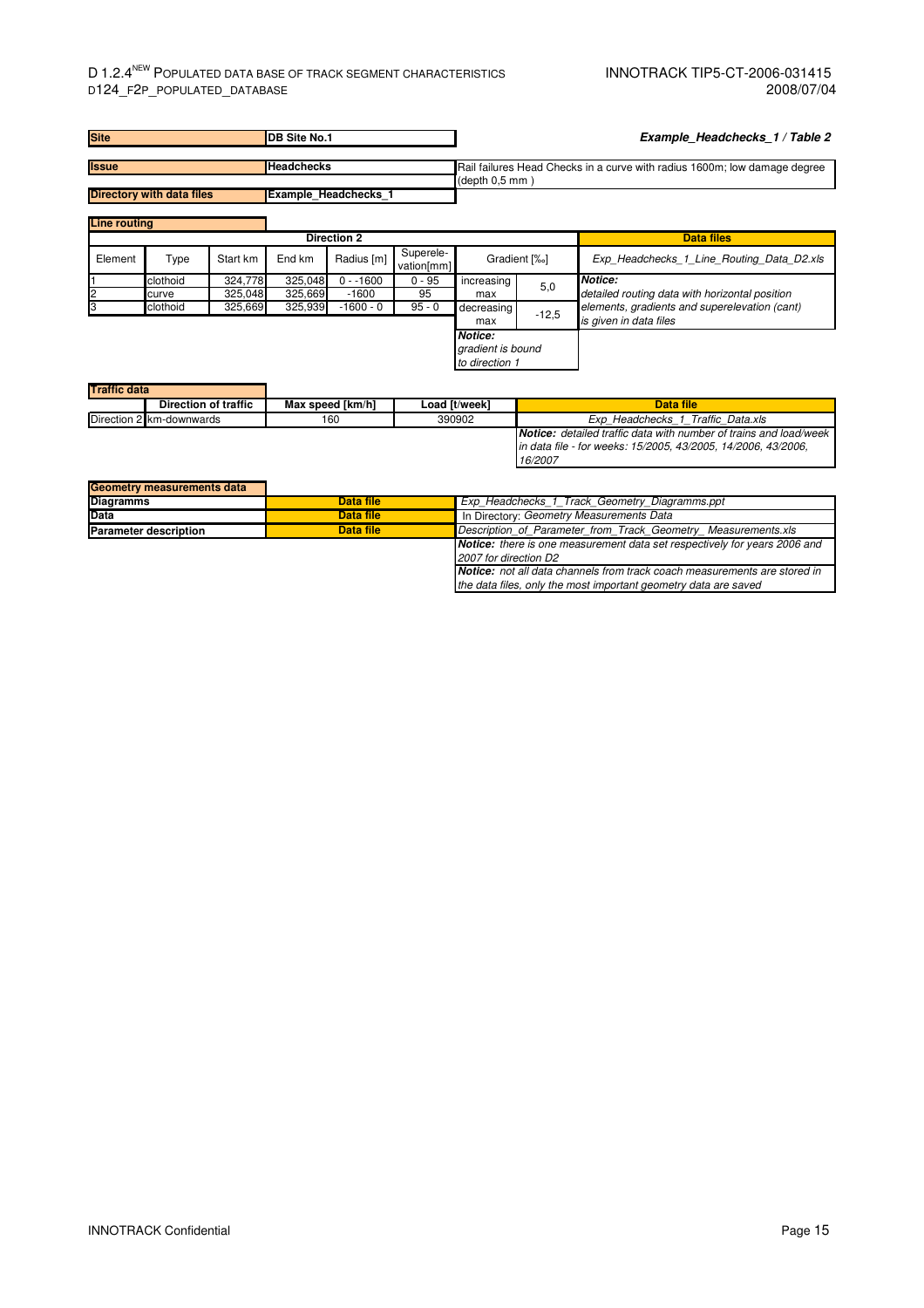### 3.1.5 Head Checks - Section 2

The second example section had rail renewal of both rails due to rail failures Head Check in year 2007. This section is situated in direction 2 in a tunnel and the line routing consists of a curve with radius 2500 m and their neighbouring transition curves (clothoid). Along this section trains increase the speed from 100 km/h up to 220 km/h. The gradient in direction 2 is increasing and with 11.2 ‰ relative high.

| <b>Site</b>                        |                                                          |                                              | <b>DB Site No.1</b>                                                                                                                       |                            |                    | Example_Headchecks_2 / Table 1 |                     |                                                               |            |                                                                             |
|------------------------------------|----------------------------------------------------------|----------------------------------------------|-------------------------------------------------------------------------------------------------------------------------------------------|----------------------------|--------------------|--------------------------------|---------------------|---------------------------------------------------------------|------------|-----------------------------------------------------------------------------|
| <b>Issue</b>                       |                                                          |                                              | <b>Headchecks</b>                                                                                                                         |                            |                    |                                |                     | acceleration section with large increasing gradient in tunnel |            | Rail renewal due to rail failures Head Checks in a curve with radius 2500m, |
|                                    | <b>Directory with data files</b><br>Example Headchecks 2 |                                              |                                                                                                                                           |                            |                    |                                |                     |                                                               |            |                                                                             |
| <b>Selected example section</b>    |                                                          |                                              | <b>Direction</b><br><b>Start km</b><br>End km                                                                                             | 231,250<br>229,300         |                    |                                |                     |                                                               |            |                                                                             |
| <b>Segments with Head Checks</b>   |                                                          |                                              |                                                                                                                                           | <b>Segment No.1</b>        |                    |                                |                     |                                                               |            |                                                                             |
|                                    |                                                          |                                              | Direction<br>Start km<br>End km<br>Length [m]                                                                                             | 231,250<br>229,300<br>1950 |                    |                                |                     |                                                               |            |                                                                             |
| <b>Track construction elements</b> |                                                          |                                              |                                                                                                                                           | Rail                       |                    |                                | Sleeper             |                                                               |            | <b>Rail fastening</b>                                                       |
| Start km - End km                  |                                                          | Type                                         | Quality<br>grade                                                                                                                          | Profile                    | Inclination        | Type                           | Mean span           | <b>USP</b>                                                    | Type       | Wegde clamp                                                                 |
| 231,250 - 229,300                  |                                                          | <b>UIC 60</b>                                | 880                                                                                                                                       | E <sub>2</sub>             | 1:40               | <b>B</b> 70 W                  | $60 \text{ cm}$     | none                                                          | W14        | <b>SkI14</b>                                                                |
|                                    |                                                          |                                              |                                                                                                                                           |                            |                    | Notice:<br><b>USP</b>          | under sleeper pad   |                                                               |            |                                                                             |
|                                    |                                                          |                                              | Pad                                                                                                                                       |                            |                    |                                | <b>Ballast</b>      |                                                               |            |                                                                             |
| Start km - End km                  |                                                          | Type                                         |                                                                                                                                           | <b>Dynamical stiffness</b> |                    | Rock                           | Thickness           | E-modulus                                                     | <b>UBM</b> |                                                                             |
| 231,250 - 229,300                  |                                                          | Zw 700<br>Notice:<br>soft<br>medium<br>stiff | medium<br>Basalt / Diabas<br>Notice:<br>UBM<br>Dynamical pad stiffness<br>$\leq 100$ kN/mm<br>$> 100$ and $\leq 400$ kN/mm<br>> 400 kN/mm |                            |                    | under ballast mat              | $37 \text{ cm}$     | 200 MN/m <sup>2</sup>                                         | none       |                                                                             |
| <b>Subgrade</b>                    | Soil                                                     |                                              |                                                                                                                                           | <b>Tunnel</b>              |                    |                                | Notice:             |                                                               |            |                                                                             |
| Direction                          |                                                          |                                              | 2 Direction                                                                                                                               |                            |                    |                                |                     | $Ev2$ - modulus of static deformation                         |            |                                                                             |
| km                                 |                                                          |                                              | 231,250 Start km                                                                                                                          |                            | 231,050            |                                | soft                | $\leq 60$ MN/m <sup>2</sup>                                   |            |                                                                             |
| km                                 |                                                          | 231,050 End km                               |                                                                                                                                           |                            | 223,675            |                                | medium              | $> 60$ and < 100 MN/m <sup>2</sup>                            |            |                                                                             |
| _ength<br>Protective<br>layer      |                                                          |                                              | 200 m Length<br>yes Type                                                                                                                  | 7375 m<br>flat bottom slab |                    |                                | stiff<br>very stiff | ≥ 100 and < 120 MN/ $m^2$<br>$\geq$ 120 MN/m <sup>2</sup>     |            |                                                                             |
| Ev <sub>2</sub>                    |                                                          |                                              | very stiff Material                                                                                                                       |                            | reinforced concret |                                |                     |                                                               |            |                                                                             |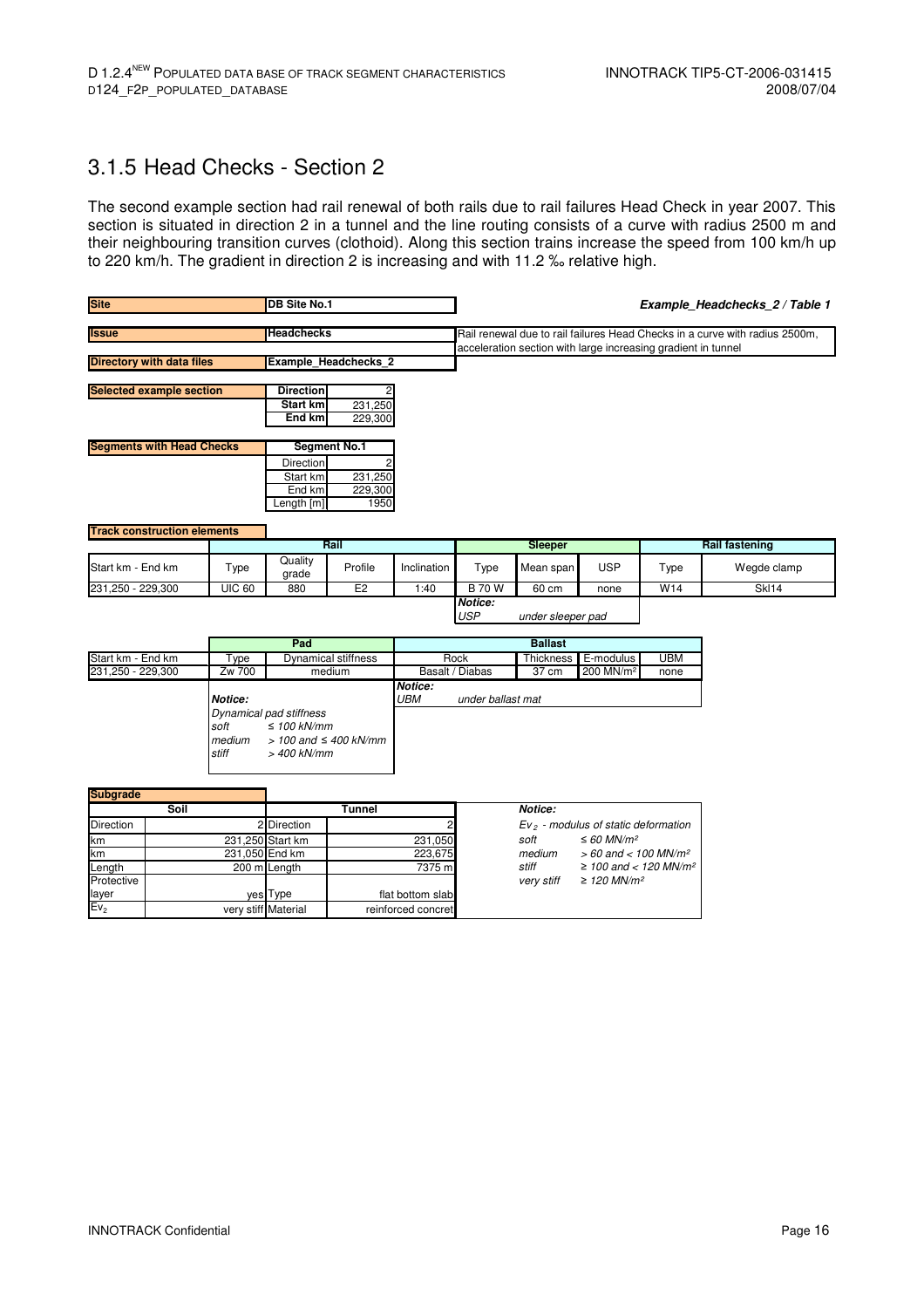| <b>Site</b>                       | DB Site No.1                |          |         |                             |                         |                                                                             |              | Example Headchecks 2/Table 2                                                                                                              |  |  |
|-----------------------------------|-----------------------------|----------|---------|-----------------------------|-------------------------|-----------------------------------------------------------------------------|--------------|-------------------------------------------------------------------------------------------------------------------------------------------|--|--|
| <b>Headchecks</b><br><b>Issue</b> |                             |          |         |                             |                         | Rail renewal due to rail failures Head Checks in a curve with radius 2500m. |              |                                                                                                                                           |  |  |
| <b>Directory with data files</b>  |                             |          |         | <b>Example Headchecks 2</b> |                         |                                                                             |              | acceleration section with large increasing gradient in tunnel                                                                             |  |  |
| <b>Line routing</b>               |                             |          |         |                             |                         |                                                                             |              |                                                                                                                                           |  |  |
|                                   |                             |          |         | <b>Direction 2</b>          |                         |                                                                             |              | <b>Data files</b>                                                                                                                         |  |  |
| Element                           | Type                        | Start km | End km  | Radius [m]                  | Superele-<br>vation[mm] |                                                                             | Gradient [%] | Exp_Headchecks_2_Line_Routing_Data_D2.xls                                                                                                 |  |  |
|                                   | curve                       | 222,867  | 227,632 | 7002,35                     | 65                      | increasing                                                                  |              | Notice:                                                                                                                                   |  |  |
|                                   | clothoid                    | 227,632  |         | 227,855 7002.35 - 0         | $65 - 0$                | max                                                                         |              | detailed routing data with horizontal position                                                                                            |  |  |
|                                   | straight line               | 227,855  | 229,749 | $\Omega$                    | $\Omega$                | decreasing                                                                  | $-11,22$     | elements, gradients and superelevation (cant)                                                                                             |  |  |
| 4                                 | clothoid                    | 229.749  | 229,940 | $0 - 2502.35$               | $0 - 115$               | max                                                                         |              | is given in data files                                                                                                                    |  |  |
|                                   | curve                       | 229.940  | 231,028 | 2502,35                     | 115                     | <b>Notice:</b>                                                              |              |                                                                                                                                           |  |  |
|                                   | clothoid                    | 231,028  |         | 231,219 2502.35 - 0         | $115 - 0$               | gradient is bound                                                           |              |                                                                                                                                           |  |  |
|                                   | straight line               | 231,219  | 232,184 | 0                           | $\Omega$                | to direction 1                                                              |              |                                                                                                                                           |  |  |
|                                   |                             |          |         |                             |                         |                                                                             |              |                                                                                                                                           |  |  |
| <b>Traffic data</b>               |                             |          |         |                             |                         |                                                                             |              |                                                                                                                                           |  |  |
|                                   | <b>Direction of traffic</b> |          |         | Max speed [km/h]            |                         | Load [t/week]                                                               |              | <b>Data file</b>                                                                                                                          |  |  |
|                                   | Direction 2 km-downwards    |          |         | 220                         |                         | 422238                                                                      |              | Exp Headchecks 1 Traffic Data.xls                                                                                                         |  |  |
|                                   |                             |          |         |                             |                         |                                                                             |              | <b>Notice:</b> detailed traffic data with number of trains and load/week<br>in data file - for weeks: 15/2005, 43/2005, 14/2006, 43/2006, |  |  |
|                                   |                             |          |         |                             |                         |                                                                             | 16/2007      |                                                                                                                                           |  |  |

| <b>Geometry measurements data</b> |           |                                                                                  |
|-----------------------------------|-----------|----------------------------------------------------------------------------------|
| <b>Diagramms</b>                  | Data file | Exp Headchecks 2 Track Geometry Diagramms.ppt                                    |
| <b>Data</b>                       | Data file | In Directory: Geometry Measurements Data                                         |
| <b>Parameter description</b>      | Data file | Description of Parameter from Track Geometry Measurements.xls                    |
|                                   |           | <b>Notice:</b> there is one measurement data set respectively for years 2006 and |
|                                   |           | 2007 for direction D2                                                            |
|                                   |           | <b>Notice:</b> not all data channels from track coach measurements are stored in |
|                                   |           | the data files, only the most important geometry data are saved                  |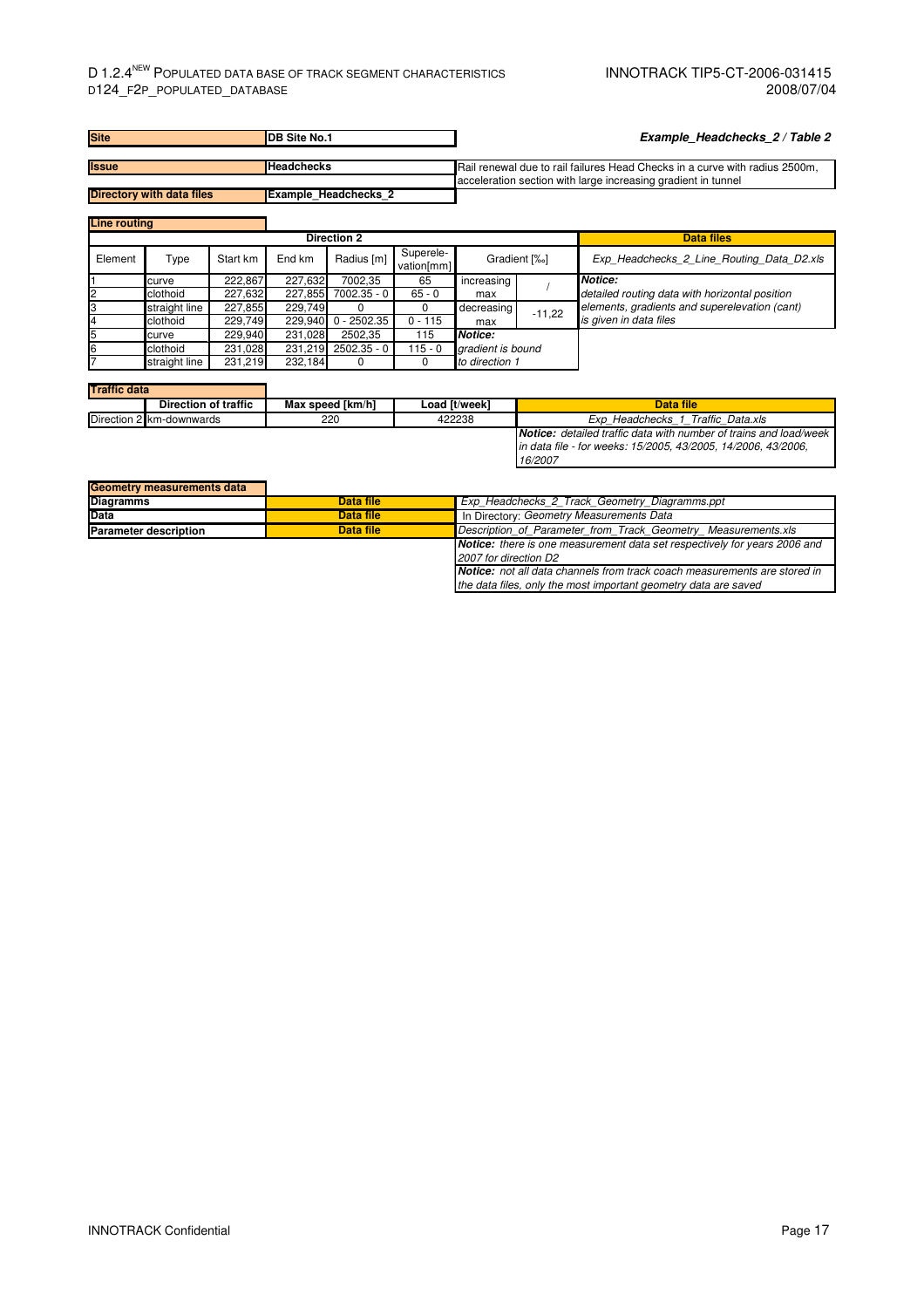#### 3.1.6 White spots in ballast on a bridge

The following example describes a bridge with 24 white spots in ballast in direction 1. The white spots occur mostly in joints areas of bridge piers. The bridge has two expansion joints with under ballast mat in each direction (on both ends of the bridge). Sleeper type on the bridge is B 93.1.

Maximal speed on the bridge is 280 km/h. The line routing consists of a curve with radius 7000 m and the suitable transition curve (clothoid).

| <b>Site</b>                        |                                              | <b>DB Site No.1</b>                                                                        |                              |                           |                                            |                                                             |                       | Example_White_Spots_1 / Table 1                                           |                                                                   |
|------------------------------------|----------------------------------------------|--------------------------------------------------------------------------------------------|------------------------------|---------------------------|--------------------------------------------|-------------------------------------------------------------|-----------------------|---------------------------------------------------------------------------|-------------------------------------------------------------------|
| <b>Issue</b>                       | <b>White Spots</b>                           |                                                                                            |                              |                           |                                            |                                                             |                       | 24 white spots in ballast on the bridge (in joints areas of bridge piers) |                                                                   |
| <b>Directory with data files</b>   |                                              |                                                                                            | <b>Example White Spots 1</b> |                           |                                            |                                                             |                       |                                                                           |                                                                   |
| <b>Selected example section</b>    |                                              | <b>Direction</b><br>Start km<br><b>End km</b>                                              | 173,716<br>175,174           |                           |                                            |                                                             |                       |                                                                           |                                                                   |
| <b>Segments with white spots</b>   |                                              |                                                                                            | <b>Segment No.1</b>          |                           |                                            |                                                             |                       |                                                                           |                                                                   |
|                                    |                                              | Direction<br>Start km<br>End km<br>ength [m]                                               | 173,716<br>175,174<br>1458   |                           |                                            |                                                             |                       |                                                                           |                                                                   |
| <b>Track construction elements</b> |                                              |                                                                                            |                              |                           |                                            |                                                             |                       |                                                                           |                                                                   |
|                                    |                                              |                                                                                            | Rail                         |                           |                                            | Sleeper                                                     |                       |                                                                           | <b>Rail fastening</b>                                             |
| Start km - End km                  | Type                                         | Quality<br>grade                                                                           | Profile                      | Inclination               | Type                                       | Mean span                                                   | <b>USP</b>            | Type                                                                      | Wegde clamp                                                       |
| 173,716 - 175,174                  | <b>UIC 60</b>                                | 880                                                                                        | $E2^*$                       | 1:40                      | B 93.1                                     | 60 cm                                                       | none                  | W <sub>14</sub>                                                           | <b>SkI14</b>                                                      |
|                                    |                                              | $*$ )since 2004<br>before grinding E1                                                      |                              |                           | Notice:<br><b>USP</b><br>under sleeper pad |                                                             |                       |                                                                           |                                                                   |
|                                    |                                              | Pad                                                                                        |                              |                           |                                            | <b>Ballast</b>                                              |                       |                                                                           |                                                                   |
| Start km - End km                  | Type                                         |                                                                                            | Dynamical stiffness          |                           | Rock                                       | Thickness                                                   | E-modulus             | <b>UBM</b>                                                                |                                                                   |
| 173.716 - 175.174                  | Zw 700<br>Notice:<br>soft<br>medium<br>stiff | Dynamical pad stiffness<br>$\leq 100$ kN/mm<br>$> 100$ and $\leq 400$ kN/mm<br>> 400 kN/mm | medium                       | Notice:<br>UBM            | <b>Basalt</b><br>under ballast mat         | 37 cm<br>*) UBM only under 2 expansion joints of the bridge | 200 MN/m <sup>2</sup> | none $*$                                                                  |                                                                   |
| <b>Subgrade</b>                    |                                              |                                                                                            |                              |                           |                                            |                                                             |                       |                                                                           |                                                                   |
| Soil                               |                                              | <b>Bridge Construction</b>                                                                 |                              |                           |                                            | Soil                                                        |                       | Notice:                                                                   |                                                                   |
| Direction                          | 1 Direction<br>173,468 Start km              |                                                                                            |                              | Direction                 |                                            |                                                             |                       | $Ev2$ - modulus of static deformation                                     |                                                                   |
| Start km<br>End km                 |                                              |                                                                                            |                              | 173,707<br>175,174 End km | Start km                                   |                                                             | 175,174 soft          | $175,348$ medium                                                          | $\leq 60$ MN/m <sup>2</sup><br>$> 60$ and < 100 MN/m <sup>2</sup> |
| Length m                           | 173,707 End km<br>239 Length m               |                                                                                            |                              | 1467 Length m             |                                            |                                                             | 174 stiff             | ≥ 100 and < 120 MN/m <sup>2</sup>                                         |                                                                   |
| Protective<br>layer                |                                              | yes Type                                                                                   |                              | box girder bridge layer   | Protective                                 |                                                             | yes                   | very stiff                                                                | $\geq$ 120 MN/m <sup>2</sup>                                      |
| Ev <sub>2</sub>                    |                                              | very stiff Material                                                                        |                              | prestressed concret       | Ev <sub>2</sub>                            |                                                             | very stiff            |                                                                           |                                                                   |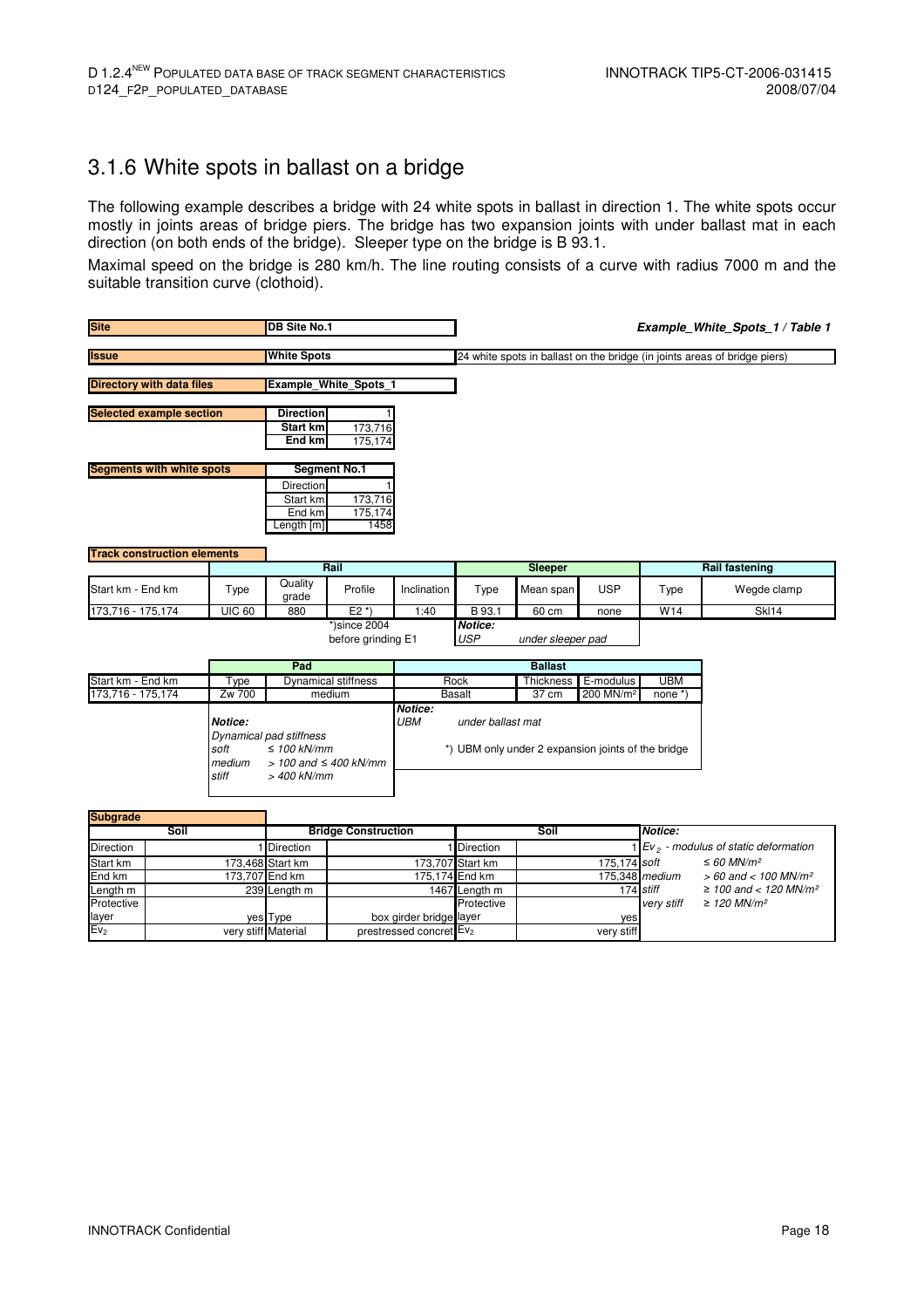| <b>Site</b>         |                                  |          | <b>IDB Site No.1</b> |                              |                         | Example_White_Spots_1 / Table 2                                           |              |                                                                         |
|---------------------|----------------------------------|----------|----------------------|------------------------------|-------------------------|---------------------------------------------------------------------------|--------------|-------------------------------------------------------------------------|
| <b>Issue</b>        |                                  |          | <b>White Spots</b>   |                              |                         | 24 white spots in ballast on the bridge (in joints areas of bridge piers) |              |                                                                         |
|                     | <b>Directory with data files</b> |          |                      | <b>Example White Spots 1</b> |                         |                                                                           |              |                                                                         |
| <b>Line routing</b> |                                  |          |                      |                              |                         |                                                                           |              |                                                                         |
|                     |                                  |          |                      | <b>Direction 1</b>           |                         |                                                                           |              | <b>Data files</b>                                                       |
| Element             | Type                             | Start km | End km               | Radius [m]                   | Superele-<br>vation[mm] |                                                                           | Gradient [%] | Exp White Spots 1 Line Routing Data D1.xls                              |
|                     | curve                            | 172.546  | 174.948              | 6997,650                     | 65                      | increasing                                                                |              | Notice:                                                                 |
| 2                   | clothoid                         | 174,948  |                      | 175,171 6997,65 - 0          | $65 - 0$                | max                                                                       |              | detailed routing data with horizontal position                          |
|                     |                                  |          |                      |                              |                         | decreasing<br>max                                                         | $-11,22$     | elements, gradients and superelevation (cant)<br>is given in data files |
|                     |                                  |          |                      |                              |                         | <b>Notice:</b><br>gradient is bound<br>to direction 1                     |              |                                                                         |
| <b>Traffic data</b> |                                  |          |                      |                              |                         |                                                                           |              |                                                                         |

| . |                        |                  |               |                                                                          |
|---|------------------------|------------------|---------------|--------------------------------------------------------------------------|
|   | Direction of traffic   | Max speed [km/h] | Load [t/week] | Data file                                                                |
|   | Direction 1 km-upwards | 280              | 457259        | Exp White Spots 1 Traffic Data.xls                                       |
|   |                        |                  |               | <b>Notice:</b> detailed traffic data with number of trains and load/week |
|   |                        |                  |               | lin data file - for weeks: 15/2005, 43/2005, 14/2006, 43/2006,           |
|   |                        |                  |               | 16/2007                                                                  |

| Geometry measurements data   |           |                                                                                  |  |  |  |  |
|------------------------------|-----------|----------------------------------------------------------------------------------|--|--|--|--|
| <b>Diagramms</b>             | Data file | Exp White Spots 1 Track Geometry Diagramms.ppt                                   |  |  |  |  |
| <b>Data</b>                  | Data file | In Directory: Geometry Measurements Data                                         |  |  |  |  |
| <b>Parameter description</b> | Data file | Description of Parameter from Track Geometry Measurements.xls                    |  |  |  |  |
|                              |           | <b>Notice:</b> there is one measurement data set respectively for years 2006 and |  |  |  |  |
|                              |           | 2007 for direction D1                                                            |  |  |  |  |
|                              |           | Notice: not all data channels from track coach measurements are stored in        |  |  |  |  |
|                              |           | the data files, only the most important geometry data are saved                  |  |  |  |  |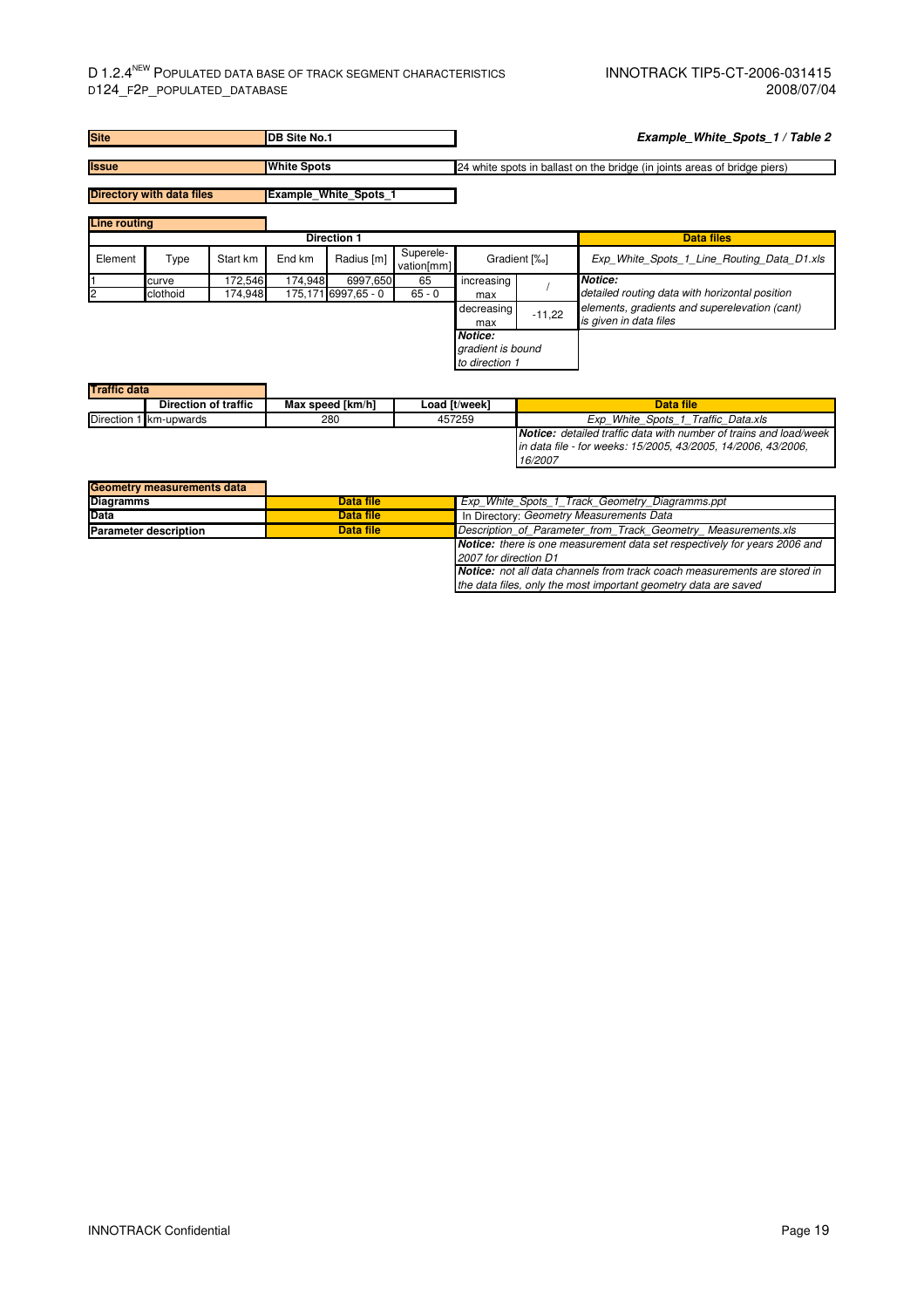### 3.1.7 White spots in ballast on a transfer line – Section 1

White spots occur frequently in station areas, which are not the stop stations for the high-speed traffic of the track site 1, but can be used as transfer line for changing of track routs.

The selected example section is a transfer line station with four white spots in the direction 2.

The line speed of the track site 1 in this section is also 280 km/h. The line routing is a straight line and with increasing gradient of 12.5 ‰ in the direction 2.

| <b>Site</b>                        |                                                | <b>DB Site No.1</b>     |                                       |             |                       |                                             |                       |            | Example_White_Spots_2 / Table 1                                            |
|------------------------------------|------------------------------------------------|-------------------------|---------------------------------------|-------------|-----------------------|---------------------------------------------|-----------------------|------------|----------------------------------------------------------------------------|
| <b>Issue</b>                       |                                                | <b>White Spots</b>      |                                       |             |                       | v max for the track site 1 is here 280 km/h |                       |            | White spots in ballast in a station, which has been used as transfer line; |
| <b>Directory with data files</b>   |                                                |                         | <b>Example White Spots 2</b>          |             |                       |                                             |                       |            |                                                                            |
|                                    |                                                |                         |                                       |             |                       |                                             |                       |            |                                                                            |
| <b>Selected example section</b>    |                                                | <b>Direction</b>        |                                       |             |                       |                                             |                       |            |                                                                            |
|                                    |                                                | Start km                | 179,640                               |             |                       |                                             |                       |            |                                                                            |
|                                    |                                                | End km                  | 179,020                               |             |                       |                                             |                       |            |                                                                            |
| <b>Segments with white spots</b>   |                                                |                         | <b>Segment No.1</b>                   |             |                       |                                             |                       |            |                                                                            |
|                                    |                                                | Direction               |                                       |             |                       |                                             |                       |            |                                                                            |
|                                    |                                                | Start km                | 179,640                               |             |                       |                                             |                       |            |                                                                            |
|                                    |                                                | End km                  | 179,020                               |             |                       |                                             |                       |            |                                                                            |
|                                    |                                                | Length [m]              | 620                                   |             |                       |                                             |                       |            |                                                                            |
|                                    |                                                |                         |                                       |             |                       |                                             |                       |            |                                                                            |
| <b>Track construction elements</b> |                                                |                         |                                       |             |                       |                                             |                       |            |                                                                            |
|                                    |                                                |                         | Rail                                  |             |                       | Sleeper                                     |                       |            | <b>Rail fastening</b>                                                      |
| Start km - End km                  | Type                                           | Quality<br>grade        | Profile                               | Inclination | Type                  | Mean span                                   | <b>USP</b>            | Type       | Wegde clamp                                                                |
| 179,640 - 179,020                  | <b>UIC 60</b>                                  | 880                     | E <sub>2</sub>                        | 1:40        | <b>B</b> 70           | 60 cm                                       | none                  | W14        | SkI14                                                                      |
|                                    |                                                |                         |                                       |             | Notice:<br><b>USP</b> | under sleeper pad                           |                       |            |                                                                            |
|                                    |                                                | Pad                     |                                       |             |                       | <b>Ballast</b>                              |                       |            |                                                                            |
| Start km - End km                  | Type                                           |                         | <b>Dynamical stiffness</b>            |             | Rock                  | Thickness                                   | E-modulus             | <b>UBM</b> |                                                                            |
| 179,640 - 179,020                  | Zw 700                                         |                         | medium                                |             | <b>Diabas</b>         | 37 cm                                       | 200 MN/m <sup>2</sup> | none       |                                                                            |
|                                    |                                                |                         |                                       | Notice:     |                       |                                             |                       |            |                                                                            |
| <b>UBM</b><br>Notice:              |                                                |                         |                                       |             | under ballast mat     |                                             |                       |            |                                                                            |
|                                    |                                                | Dynamical pad stiffness |                                       |             |                       |                                             |                       |            |                                                                            |
|                                    | soft                                           | $\leq 100$ kN/mm        |                                       |             |                       |                                             |                       |            |                                                                            |
|                                    | medium<br>stiff                                | > 400 kN/mm             | $> 100$ and $\leq 400$ kN/mm          |             |                       |                                             |                       |            |                                                                            |
|                                    |                                                |                         |                                       |             |                       |                                             |                       |            |                                                                            |
|                                    |                                                |                         |                                       |             |                       |                                             |                       |            |                                                                            |
| <b>Subgrade</b>                    |                                                |                         |                                       |             |                       |                                             |                       |            |                                                                            |
| Soil                               |                                                |                         | Notice:                               |             |                       |                                             |                       |            |                                                                            |
| Direction                          |                                                |                         | $Ev2$ - modulus of static deformation |             |                       |                                             |                       |            |                                                                            |
| Start km                           | 179.640<br>soft<br>$\leq 60$ MN/m <sup>2</sup> |                         |                                       |             |                       |                                             |                       |            |                                                                            |

|                  | Soil       | Notice:    |                                        |
|------------------|------------|------------|----------------------------------------|
| <b>Direction</b> |            |            | $Ev2$ - modulus of static deformation  |
| Start km         | 179,640    | soft       | $\leq 60$ MN/m <sup>2</sup>            |
| End km           | 179,020    | medium     | $> 60$ and $< 100$ MN/m <sup>2</sup>   |
| Length m         | 620        | stiff      | $\geq$ 100 and < 120 MN/m <sup>2</sup> |
| Protective       |            | very stiff | $\geq$ 120 MN/m <sup>2</sup>           |
| layer            | yes        |            |                                        |
| Ev <sub>2</sub>  | very stiff |            |                                        |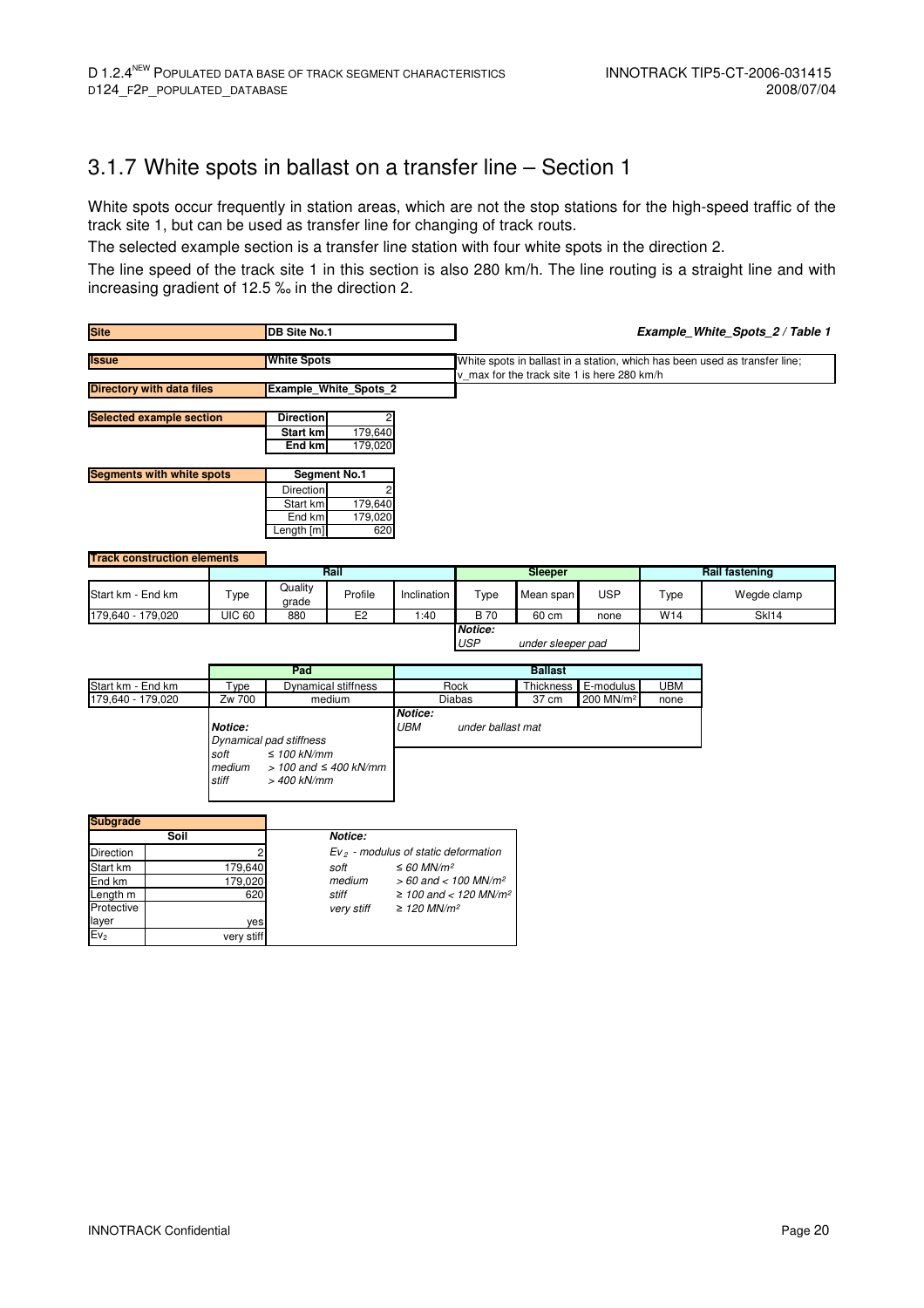| <b>Site</b>         |                                  |          | <b>DB Site No.1</b> |                              |                         |                                                |      | Example White Spots 2 / Table 2                                                                                           |
|---------------------|----------------------------------|----------|---------------------|------------------------------|-------------------------|------------------------------------------------|------|---------------------------------------------------------------------------------------------------------------------------|
| <b>Issue</b>        |                                  |          | <b>White Spots</b>  |                              |                         |                                                |      | White spots in ballast in a station, which has been used as transfer line;<br>v max for the track site 1 is here 280 km/h |
|                     | <b>Directory with data files</b> |          |                     | <b>Example White Spots 2</b> |                         |                                                |      |                                                                                                                           |
| <b>Line routing</b> |                                  |          |                     |                              |                         |                                                |      |                                                                                                                           |
|                     |                                  |          |                     | <b>Direction 2</b>           |                         |                                                |      | <b>Data files</b>                                                                                                         |
| Element             | Type                             | Start km | End km              | Radius [m]                   | Superele-<br>vation[mm] | Gradient [%]                                   |      | Exp White Spots 2 Line Routing Data D2.xls                                                                                |
|                     | straight line                    | 178,665  | 180,469             |                              | 0                       | increasing<br>max                              | 12,5 | Notice:<br>detailed routing data with horizontal position                                                                 |
|                     |                                  |          |                     |                              |                         | decreasing<br>max                              |      | elements, gradients and superelevation (cant)<br>is given in data files                                                   |
|                     |                                  |          |                     |                              |                         | Notice:<br>gradient is bound<br>to direction 1 |      |                                                                                                                           |
| <b>Traffic data</b> |                                  |          |                     |                              |                         |                                                |      |                                                                                                                           |

| THAIR UAIA |                          |                  |               |                                                                          |
|------------|--------------------------|------------------|---------------|--------------------------------------------------------------------------|
|            | Direction of traffic     | Max speed [km/h] | Load [t/week] | Data file                                                                |
|            | Direction 2 km-downwards | 280              | 407126        | Exp White Spots 2 Traffic Data.xls                                       |
|            |                          |                  |               | <b>Notice:</b> detailed traffic data with number of trains and load/week |
|            |                          |                  |               | lin data file - for weeks: 15/2005, 43/2005, 14/2006, 43/2006,           |
|            |                          |                  |               | 16/2007                                                                  |

| Geometry measurements data   |           |                                                                                  |
|------------------------------|-----------|----------------------------------------------------------------------------------|
| <b>Diagramms</b>             | Data file | Exp White Spots 2 Track Geometry Diagramms.ppt                                   |
| <b>Data</b>                  | Data file | In Directory: Geometry Measurements Data                                         |
| <b>Parameter description</b> | Data file | Description of Parameter from Track Geometry Measurements.xls                    |
|                              |           | <b>Notice:</b> there is one measurement data set respectively for years 2006 and |
|                              |           | 2007 for direction D2                                                            |
|                              |           | <b>Notice:</b> not all data channels from track coach measurements are stored in |
|                              |           | the data files, only the most important geometry data are saved                  |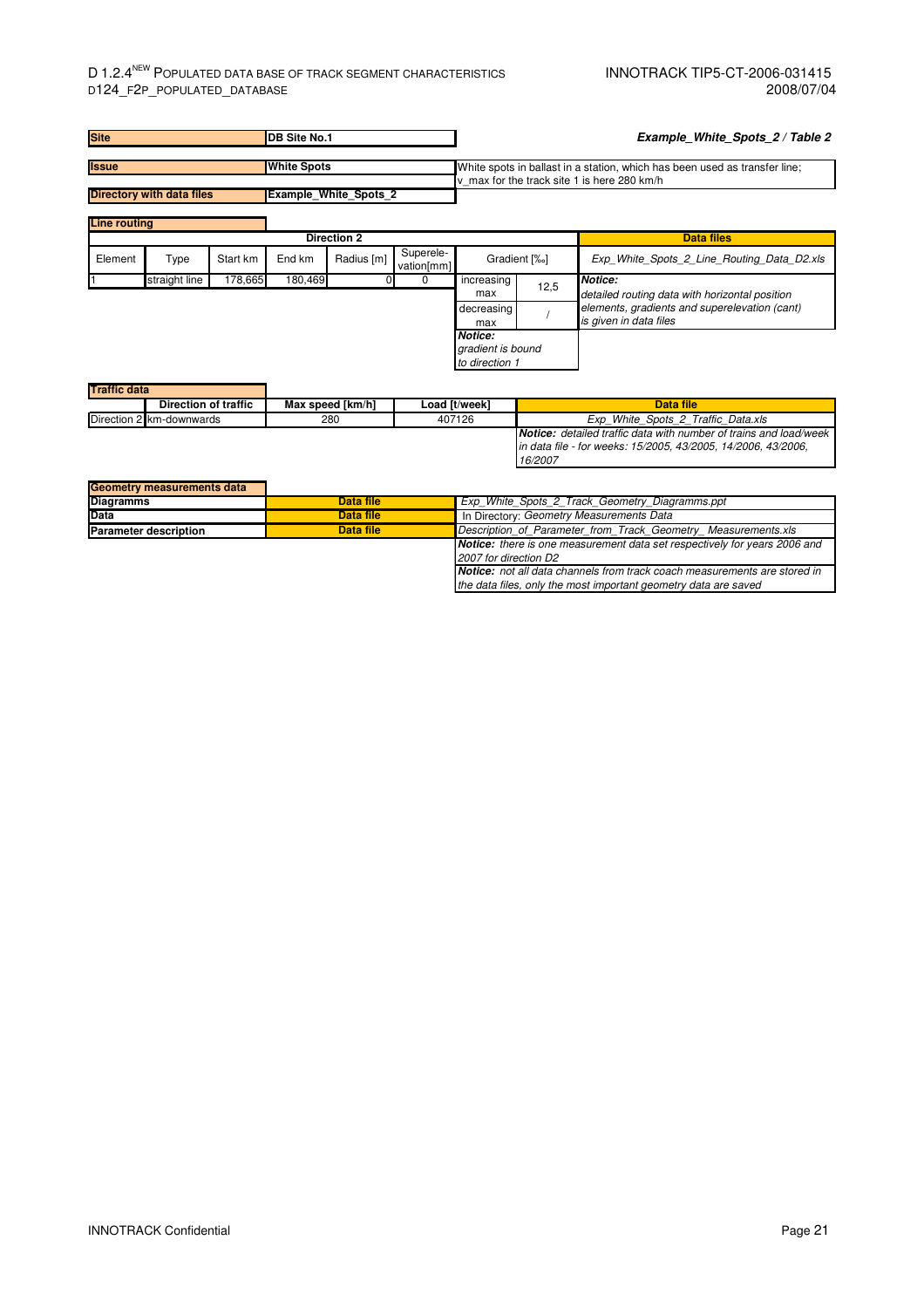$\begin{array}{l|l}\n\text{End km} & \text{160,750} \\
\text{Length m} & \text{430} \\
\text{Length m} & \text{430}\n\end{array}$   $\begin{array}{l} \text{median} & \text{&} \text{60 and} < \text{100 MN/m}^2 \\
\text{with} & \text{2100 and} < \text{120 MN/m}^2\n\end{array}$ 

160,750

430 ye very stiff

### 3.1.8 White spots in ballast on a transfer line - Section 2

The following example section is the second example for transfer line (station) with white spots in ballast.

The selected section needs frequently ballast tamping due to track geometry faults and white spots in ballast. There are currently four white spots only in direction 2 of the selected section.

The maximal section speed is 280 km/h. The line routing is straight line with a small decreasing gradient 1,089 ‰ in direction 2.

| <b>Site</b>                                                                                                      |                                    | <b>DB Site No.1</b>                                        |                              |                       | Example_White_Spots_3 / Table 1                                                                                           |                   |                       |            |                       |
|------------------------------------------------------------------------------------------------------------------|------------------------------------|------------------------------------------------------------|------------------------------|-----------------------|---------------------------------------------------------------------------------------------------------------------------|-------------------|-----------------------|------------|-----------------------|
| <b>Issue</b>                                                                                                     |                                    | <b>White Spots</b>                                         |                              |                       | White spots in ballast in a station, which has been used as transfer line;<br>v max for the track site 1 is here 280 km/h |                   |                       |            |                       |
| <b>Directory with data files</b>                                                                                 |                                    |                                                            | <b>Example White Spots 3</b> |                       |                                                                                                                           |                   |                       |            |                       |
| <b>Selected example section</b>                                                                                  |                                    | <b>Direction</b><br>Start km<br>End km                     | 160,32<br>160,75             |                       |                                                                                                                           |                   |                       |            |                       |
| <b>Segments with white spots</b>                                                                                 |                                    |                                                            | <b>Segment No.1</b>          |                       |                                                                                                                           |                   |                       |            |                       |
|                                                                                                                  |                                    | Direction<br>Start km<br>End km<br>Length [m]              | 160,32<br>160,75<br>430      |                       |                                                                                                                           |                   |                       |            |                       |
| <b>Track construction elements</b>                                                                               |                                    |                                                            | Rail                         |                       |                                                                                                                           | Sleeper           |                       |            | <b>Rail fastening</b> |
|                                                                                                                  |                                    | Quality                                                    |                              |                       |                                                                                                                           |                   |                       |            |                       |
| Start km - End km                                                                                                | Type                               | grade                                                      | Profile                      | Inclination           | Type                                                                                                                      | Mean span         | <b>USP</b>            | Type       | Wegde clamp           |
| 160,750 - 160,320                                                                                                | <b>UIC 60</b>                      | 880                                                        | E2                           | 1:40                  | <b>B</b> 70 W                                                                                                             | 60 cm             | none                  | W14        | <b>SkI14</b>          |
|                                                                                                                  |                                    |                                                            |                              |                       | Notice:<br><b>USP</b>                                                                                                     | under sleeper pad |                       |            |                       |
|                                                                                                                  |                                    | Pad                                                        |                              |                       |                                                                                                                           | <b>Ballast</b>    |                       |            |                       |
| Start km - End km                                                                                                | Type                               |                                                            | Dynamical stiffness          |                       | Rock                                                                                                                      | Thickness         | E-modulus             | <b>UBM</b> |                       |
| 160,750 - 160,320                                                                                                | Zw 700                             |                                                            | medium                       |                       | <b>Basalt</b>                                                                                                             | 37 cm             | 200 MN/m <sup>2</sup> | none       |                       |
|                                                                                                                  | Notice:<br>soft<br>medium<br>stiff | Dynamical pad stiffness<br>$\leq 100$ kN/mm<br>> 400 kN/mm | $> 100$ and $\leq 400$ kN/mm | Notice:<br><b>UBM</b> | under ballast mat                                                                                                         |                   |                       |            |                       |
| <b>Subgrade</b><br>Soil                                                                                          |                                    |                                                            | Notice:                      |                       |                                                                                                                           |                   |                       |            |                       |
| $Ev2$ - modulus of static deformation<br>Direction<br>Start km<br>160,320<br>soft<br>$\leq 60$ MN/m <sup>2</sup> |                                    |                                                            |                              |                       |                                                                                                                           |                   |                       |            |                       |

stiff  $≥ 100$  and < 120 MN/m<sup>2</sup><br>very stiff  $≥ 120$  MN/m<sup>2</sup>

 $\geq 120$  MN/m<sup>2</sup>

| <b>INNOTRACK Confidential</b> | Page 22 |
|-------------------------------|---------|

**Protective** layer

 $Ev<sub>2</sub>$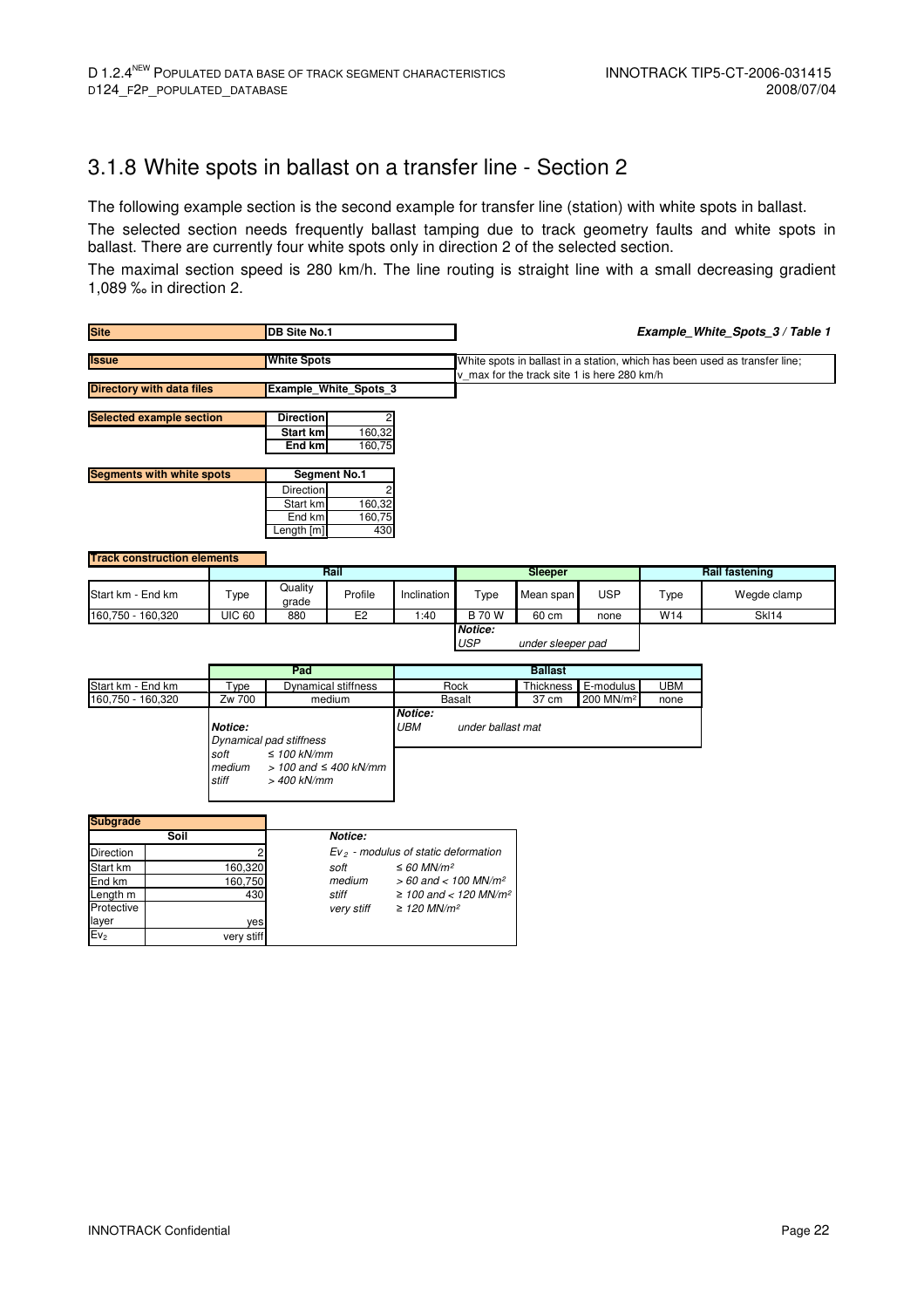| <b>Site</b>                      |               | <b>DB Site No.1</b> |                    |                       | Example White Spots 3 / Table 2 |                                                                                                                           |         |                                                                         |  |
|----------------------------------|---------------|---------------------|--------------------|-----------------------|---------------------------------|---------------------------------------------------------------------------------------------------------------------------|---------|-------------------------------------------------------------------------|--|
| <b>Issue</b>                     |               |                     | <b>White Spots</b> |                       |                                 | White spots in ballast in a station, which has been used as transfer line;<br>v max for the track site 1 is here 280 km/h |         |                                                                         |  |
| <b>Directory with data files</b> |               |                     |                    | Example_White_Spots_3 |                                 |                                                                                                                           |         |                                                                         |  |
| <b>Line routing</b>              |               |                     |                    |                       |                                 |                                                                                                                           |         |                                                                         |  |
|                                  |               |                     |                    | <b>Direction 2</b>    |                                 |                                                                                                                           |         | <b>Data files</b>                                                       |  |
| Element                          | Type          | Start km            | End km             | Radius [m]            | Superele-<br>vation[mm]         | Gradient [%]                                                                                                              |         | Exp White Spots 3 Line Routing Data D2.xls                              |  |
|                                  | straight line | 157,841             | 161,787            |                       | 0                               | increasing<br>max                                                                                                         | 1,08957 | Notice:<br>detailed routing data with horizontal position               |  |
|                                  |               |                     |                    |                       |                                 | decreasing<br>max                                                                                                         |         | elements, gradients and superelevation (cant)<br>is given in data files |  |
|                                  |               |                     |                    |                       |                                 | Notice:<br>gradient is bound<br>to direction 1                                                                            |         |                                                                         |  |
| <b>Traffic data</b>              |               |                     |                    |                       |                                 |                                                                                                                           |         |                                                                         |  |

| n aniv uata |                             |                  |               |                                                                          |
|-------------|-----------------------------|------------------|---------------|--------------------------------------------------------------------------|
|             | <b>Direction of traffic</b> | Max speed [km/h] | Load [t/week] | Data file                                                                |
|             | Direction 2 km-downwards    | 280              | 407125        | Exp White Spots 3 Traffic Data.xls                                       |
|             |                             |                  |               | <b>Notice:</b> detailed traffic data with number of trains and load/week |
|             |                             |                  |               | lin data file - for weeks: 15/2005, 43/2005, 14/2006, 43/2006,           |
|             |                             |                  |               | 16/2007                                                                  |

| Geometry measurements data   |                                                       |                                                                                  |  |  |
|------------------------------|-------------------------------------------------------|----------------------------------------------------------------------------------|--|--|
| <b>Diagramms</b>             | Data file                                             | Exp White Spots 3 Track Geometry Diagramms.ppt                                   |  |  |
| <b>Data</b>                  | Data file<br>In Directory: Geometry Measurements Data |                                                                                  |  |  |
| <b>Parameter description</b> | Data file                                             | Description of Parameter from Track Geometry Measurements.xls                    |  |  |
|                              |                                                       | <b>Notice:</b> there is one measurement data set respectively for years 2006 and |  |  |
|                              |                                                       | 2007 for direction D2                                                            |  |  |
|                              |                                                       | <b>Notice:</b> not all data channels from track coach measurements are stored in |  |  |
|                              |                                                       | the data files, only the most important geometry data are saved                  |  |  |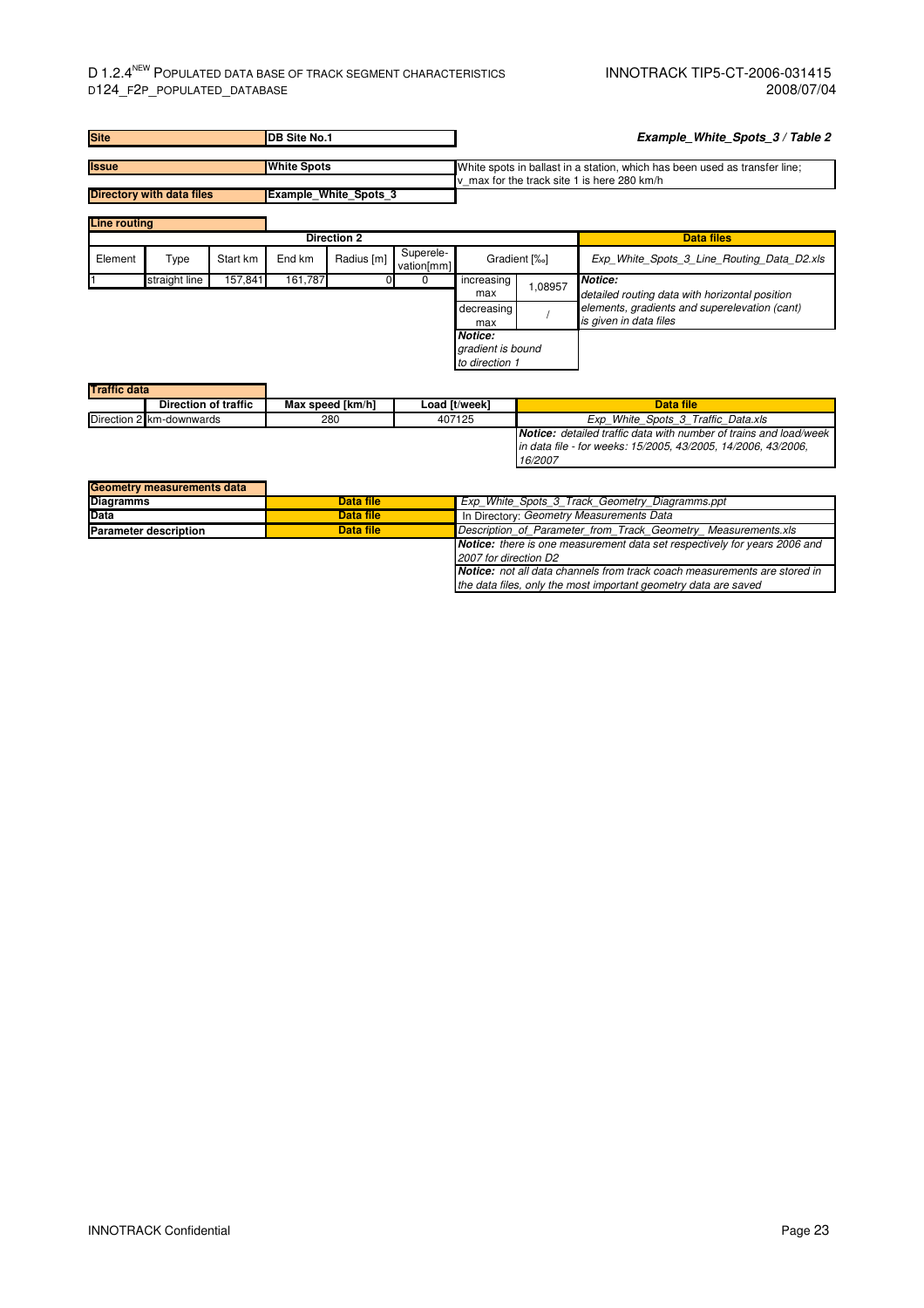### 3.1.9 White spots in ballast on a bridge counter bearing

The last example describes a bridge with white spot on counter bearing construction only on one side of the bridge. The bridge has embedded under ballast mats since the beginning of operation of the track site.

On the opposite side of the white spot in ballast, the bridge has one expansion joint in each direction.

The white spot occurs directly on the counter bearing construction of the bridge on the side without expansion joint in the transition area to the neighbouring soil and tunnel construction. The length of the white spot is about 8.5 m (14 sleepers). The maximal line speed in this section is 280 km/h.

| <b>Site</b><br>DB Site No.1                               |                            |                                  |                                                                 |                                        |                       |                                                                                            | Example_White_Spots_4 / Table 1 |                       |                                                     |                                    |  |
|-----------------------------------------------------------|----------------------------|----------------------------------|-----------------------------------------------------------------|----------------------------------------|-----------------------|--------------------------------------------------------------------------------------------|---------------------------------|-----------------------|-----------------------------------------------------|------------------------------------|--|
| <b>Issue</b>                                              |                            |                                  | <b>White Spots</b>                                              |                                        |                       | White spot in ballast on a bridge counter bearing (on the side without<br>expansion joint) |                                 |                       |                                                     |                                    |  |
| <b>Directory with data files</b><br>Example White Spots 4 |                            |                                  |                                                                 |                                        |                       |                                                                                            |                                 |                       |                                                     |                                    |  |
| <b>Selected example section</b>                           |                            |                                  | <b>Direction</b><br><b>Start km</b><br>End km                   | 120,412<br>120,853                     |                       |                                                                                            |                                 |                       |                                                     |                                    |  |
| <b>Segments with white spots</b>                          |                            |                                  |                                                                 | <b>Segment No.1</b>                    |                       |                                                                                            |                                 |                       |                                                     |                                    |  |
|                                                           |                            |                                  | Direction<br>Start km<br>End km<br>Number of<br>sleepers        | 120,850<br>8,5<br>14                   |                       |                                                                                            |                                 |                       |                                                     |                                    |  |
| <b>Track construction elements</b>                        |                            |                                  |                                                                 |                                        |                       |                                                                                            |                                 |                       |                                                     |                                    |  |
|                                                           |                            |                                  | Rail                                                            |                                        |                       |                                                                                            | Sleeper                         |                       |                                                     | <b>Rail fastening</b>              |  |
| Start km - End km                                         |                            | Type                             | Quality<br>grade                                                | Profile                                | Inclination           | Type                                                                                       | Mean span                       | <b>USP</b>            | Type                                                | Wegde clamp                        |  |
| 120,412 - 120,853                                         |                            | <b>UIC 60</b>                    | 880                                                             | $E2^*$                                 | 1:40                  | <b>B</b> 70 W                                                                              | 60 cm                           | none                  | W14                                                 | <b>SkI14</b>                       |  |
|                                                           |                            |                                  |                                                                 | $*$ ) since 2004<br>before grinding E1 |                       | Notice:<br><b>USP</b>                                                                      | under sleeper pad               |                       |                                                     |                                    |  |
|                                                           |                            |                                  | Pad                                                             |                                        |                       |                                                                                            | <b>Ballast</b>                  |                       |                                                     |                                    |  |
| Start km - End km                                         |                            | Type                             |                                                                 | <b>Dynamical stiffness</b>             |                       | Rock                                                                                       | Thickness                       | E-modulus             | <b>UBM</b>                                          |                                    |  |
| 120,412 - 120,853                                         |                            | Zw 700<br>Notice:                | Dynamical pad stiffness                                         | medium                                 | Notice:<br><b>UBM</b> | <b>Basalt</b><br>under ballast mat                                                         | 37 cm                           | 200 MN/m <sup>2</sup> | yes                                                 |                                    |  |
|                                                           |                            | soft<br>medium<br>stiff          | $\leq 100$ kN/mm<br>$>$ 100 and $\leq$ 400 kN/mm<br>> 400 kN/mm |                                        |                       |                                                                                            |                                 |                       |                                                     |                                    |  |
| <b>Subgrade</b>                                           |                            |                                  |                                                                 |                                        |                       |                                                                                            |                                 |                       |                                                     |                                    |  |
|                                                           | <b>Bridge Construction</b> |                                  |                                                                 | Soil                                   |                       |                                                                                            | <b>Tunnel</b>                   |                       | Notice:                                             |                                    |  |
| Direction                                                 | $\overline{2}$             |                                  | <b>Direction</b>                                                |                                        |                       | <b>Direction</b>                                                                           |                                 |                       | $2$ Ev <sub>2</sub> - modulus of static deformation |                                    |  |
| Start km                                                  |                            |                                  | 120,412 Start km                                                |                                        |                       | 120,853 Start km                                                                           |                                 | 120,974 soft          |                                                     | $\leq 60$ MN/m <sup>2</sup>        |  |
| End km                                                    |                            |                                  | 120,853 End km                                                  |                                        |                       | 120,974 End km                                                                             |                                 |                       | medium                                              | $> 60$ and < 100 MN/m <sup>2</sup> |  |
| Length m                                                  |                            |                                  | 441 Length m                                                    |                                        | 121                   | Length m                                                                                   |                                 | long tunnel           | stiff                                               | ≥ 100 and < 120 MN/m <sup>2</sup>  |  |
|                                                           |                            |                                  | Protective                                                      |                                        |                       |                                                                                            |                                 |                       | very stiff                                          | $\geq$ 120 MN/m <sup>2</sup>       |  |
| <b>Type</b>                                               |                            | box girder bridge layer          |                                                                 |                                        |                       | yes Type                                                                                   |                                 | flat bottom slab      |                                                     |                                    |  |
| <b>Material</b>                                           |                            | composite bridge Ev <sub>2</sub> |                                                                 |                                        |                       | very stiff Material                                                                        |                                 | reinforced concret    |                                                     |                                    |  |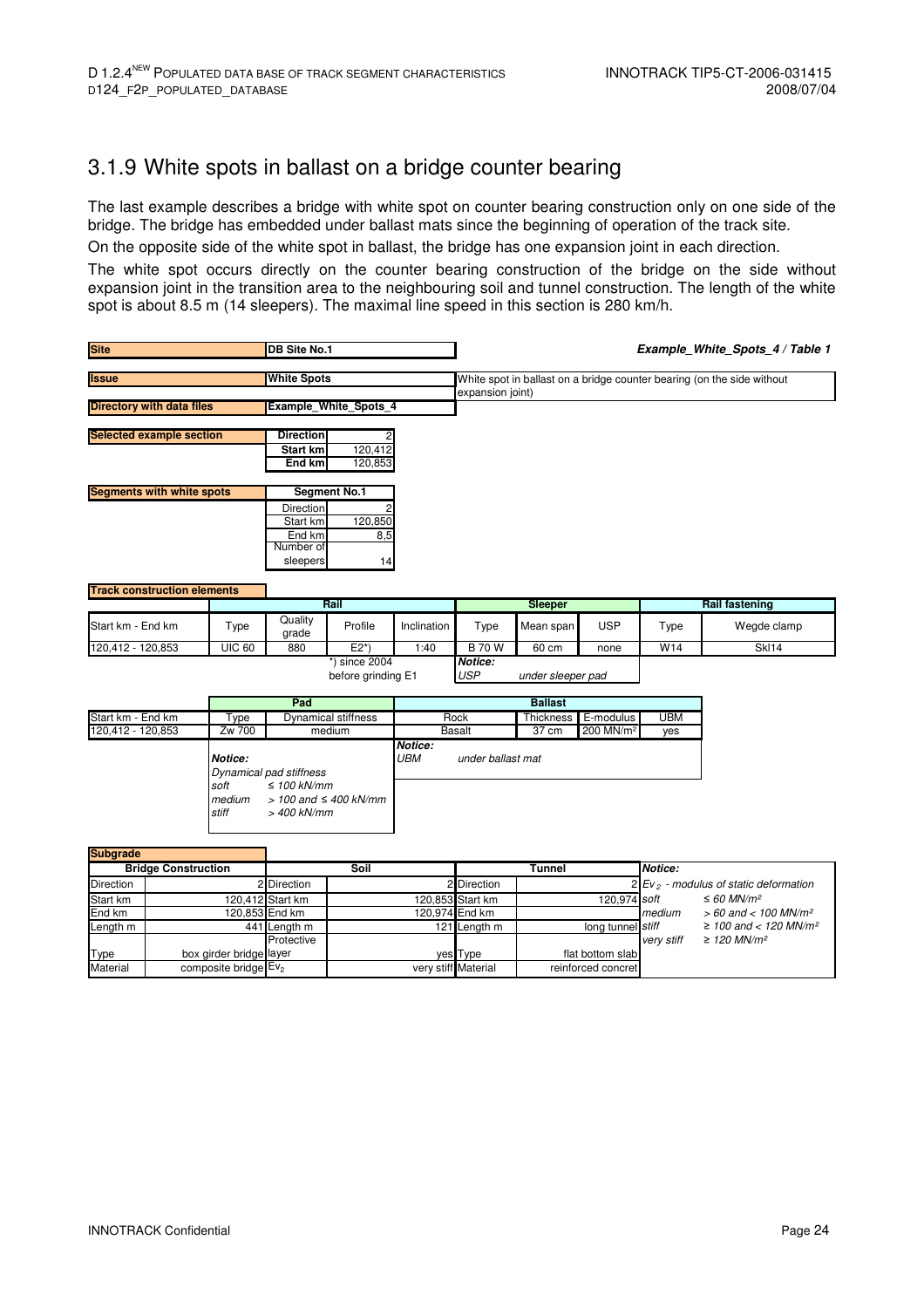| <b>Site</b><br><b>DB Site No.1</b> |                                  |                    | Example_White_Spots_4 / Table 2 |                              |                         |                                                                                            |          |                                                                         |
|------------------------------------|----------------------------------|--------------------|---------------------------------|------------------------------|-------------------------|--------------------------------------------------------------------------------------------|----------|-------------------------------------------------------------------------|
| <b>Issue</b>                       |                                  |                    | <b>White Spots</b>              |                              |                         | White spot in ballast on a bridge counter bearing (on the side without<br>expansion joint) |          |                                                                         |
|                                    | <b>Directory with data files</b> |                    |                                 | <b>Example White Spots 4</b> |                         |                                                                                            |          |                                                                         |
| <b>Line routing</b>                |                                  |                    |                                 |                              |                         |                                                                                            |          |                                                                         |
|                                    |                                  |                    |                                 | <b>Direction 2</b>           |                         |                                                                                            |          | <b>Data files</b>                                                       |
| Element                            | Type                             | Start km           | End km                          | Radius [m]                   | Superele-<br>vation[mm] | Gradient [%]                                                                               |          | Exp White Spots 4 Line Routing Data D2.xls                              |
|                                    | straight line<br>clothoid        | 116,803<br>120,778 | 120,778<br>121,001              | $0 - 7004,7$                 | 0<br>$0 - 65$           | increasing<br>max                                                                          | $\Omega$ | Notice:<br>detailed routing data with horizontal position               |
|                                    |                                  |                    |                                 |                              |                         | decreasing<br>max                                                                          | $\Omega$ | elements, gradients and superelevation (cant)<br>is given in data files |
|                                    |                                  |                    |                                 |                              |                         | <b>Notice:</b><br>gradient is bound<br>to direction 1                                      |          |                                                                         |
| <b>Traffic data</b>                |                                  |                    |                                 |                              |                         |                                                                                            |          |                                                                         |

| THAIR UAIA |                          |                  |               |                                                                          |
|------------|--------------------------|------------------|---------------|--------------------------------------------------------------------------|
|            | Direction of traffic     | Max speed [km/h] | Load [t/week] | Data file                                                                |
|            | Direction 2 km-downwards | 280              | 428914        | Exp White Spots 4 Traffic Data.xls                                       |
|            |                          |                  |               | <b>Notice:</b> detailed traffic data with number of trains and load/week |
|            |                          |                  |               | lin data file - for weeks: 15/2005, 43/2005, 14/2006, 43/2006,           |
|            |                          |                  |               | 16/2007                                                                  |

| Geometry measurements data   |           |                                                                                  |  |  |
|------------------------------|-----------|----------------------------------------------------------------------------------|--|--|
| <b>Diagramms</b>             | Data file | Exp White Spots 4 Track Geometry Diagramms.ppt                                   |  |  |
| <b>Data</b>                  | Data file | In Directory: Geometry Measurements Data                                         |  |  |
| <b>Parameter description</b> | Data file | Description of Parameter from Track Geometry Measurements.xls                    |  |  |
|                              |           | <b>Notice:</b> there is one measurement data set respectively for years 2006 and |  |  |
|                              |           | 2007 for direction D2                                                            |  |  |
|                              |           | <b>Notice:</b> not all data channels from track coach measurements are stored in |  |  |
|                              |           | the data files, only the most important geometry data are saved                  |  |  |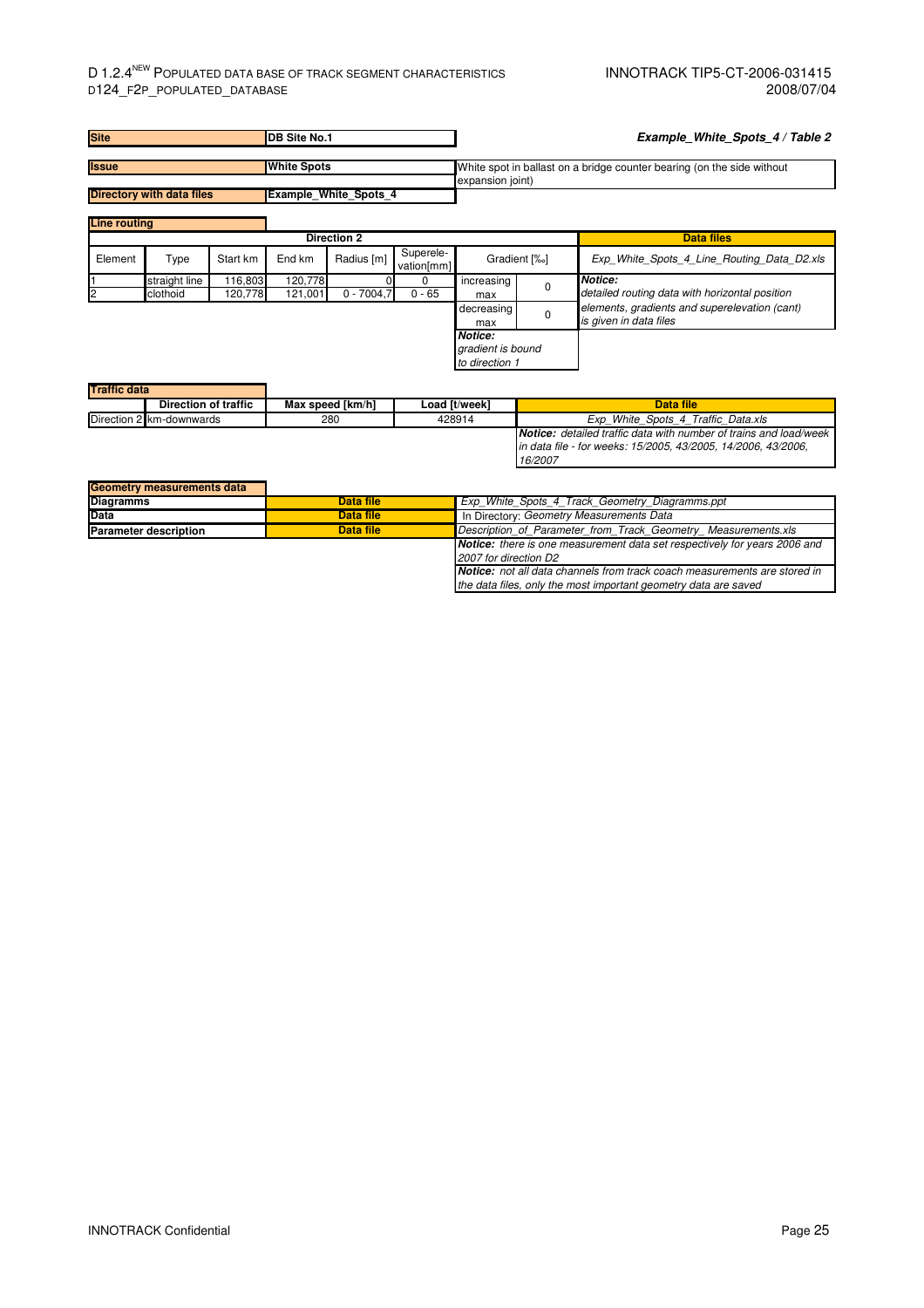## 4. Vehicle data

Due to the fact, that the vehicles are manufactured by external companies the exact data of the vehicle are often unknown.

The subsequent tables summarize the existing data for typical vehicles running on DB site 1. The data will be extended, if data of other vehicles or additional data are available. This first version includes the data for a typical high speed train.

**Table** 1 shows the definition of the coordinate system used in the data tables of the vehicles.

**Table 1: Definition of coordinate systems** 

|                 | <b>Direction</b>    |  |  |  |
|-----------------|---------------------|--|--|--|
| Longitudinal    | traveling direction |  |  |  |
| <b>Lateral</b>  |                     |  |  |  |
| <b>Vertical</b> |                     |  |  |  |

## 4.1 High speed train

#### 4.1.1 Data of coach

| <b>Vehicle definition file</b>           | HST-coach.def                         |                               |  |  |  |
|------------------------------------------|---------------------------------------|-------------------------------|--|--|--|
| <b>Type</b>                              | High speed coach, bogie MD 530, wheel |                               |  |  |  |
|                                          | distance in bogie 2.50 m              |                               |  |  |  |
| Abbreviated designation                  | HST/MD530                             |                               |  |  |  |
| Mass of car body                         | with inventory                        | 4.76 $10^4$ kg                |  |  |  |
| Moment of inertia of car body            | arround y-axis                        | 2.44 $10^6$ kg/m <sup>2</sup> |  |  |  |
| Mass of bogy frame                       |                                       | 2.98 $10^3$ kg                |  |  |  |
| Moment of inertia of bogy frame          |                                       | 1.60 $10^3$ kg/m <sup>2</sup> |  |  |  |
| Unsprung mass of wheelset                |                                       | 1.76 $10^3$ kg                |  |  |  |
| Secondary stiffness, 4 per bogy          | vert. direction                       | 3.52 $10^5$ N/m               |  |  |  |
| Secondary damping, 2 per bogy            | vert. direction                       | 2.00 104 Ns/m                 |  |  |  |
| Primary stiffness, 4 per bogy            | vert. direction                       | 9.72 $10^5$ N/m               |  |  |  |
| Primary damping, 4 per bogy              | vert. direction                       | 1.20 104 Ns/m                 |  |  |  |
| Distance bogy - car body (center-center) | long. direction                       | 9.50 <sub>m</sub>             |  |  |  |
| Distance between wheelsets               | long. direction                       | 2.50 m                        |  |  |  |
| Distance between bassinet springs        | long. direction                       | 0.56 m                        |  |  |  |
| Diameter of wheel                        |                                       | $0.92 \; m$                   |  |  |  |
| Length of vehicle                        |                                       | 26.4 m                        |  |  |  |

#### **Table 2: Modelling data of high speed coach**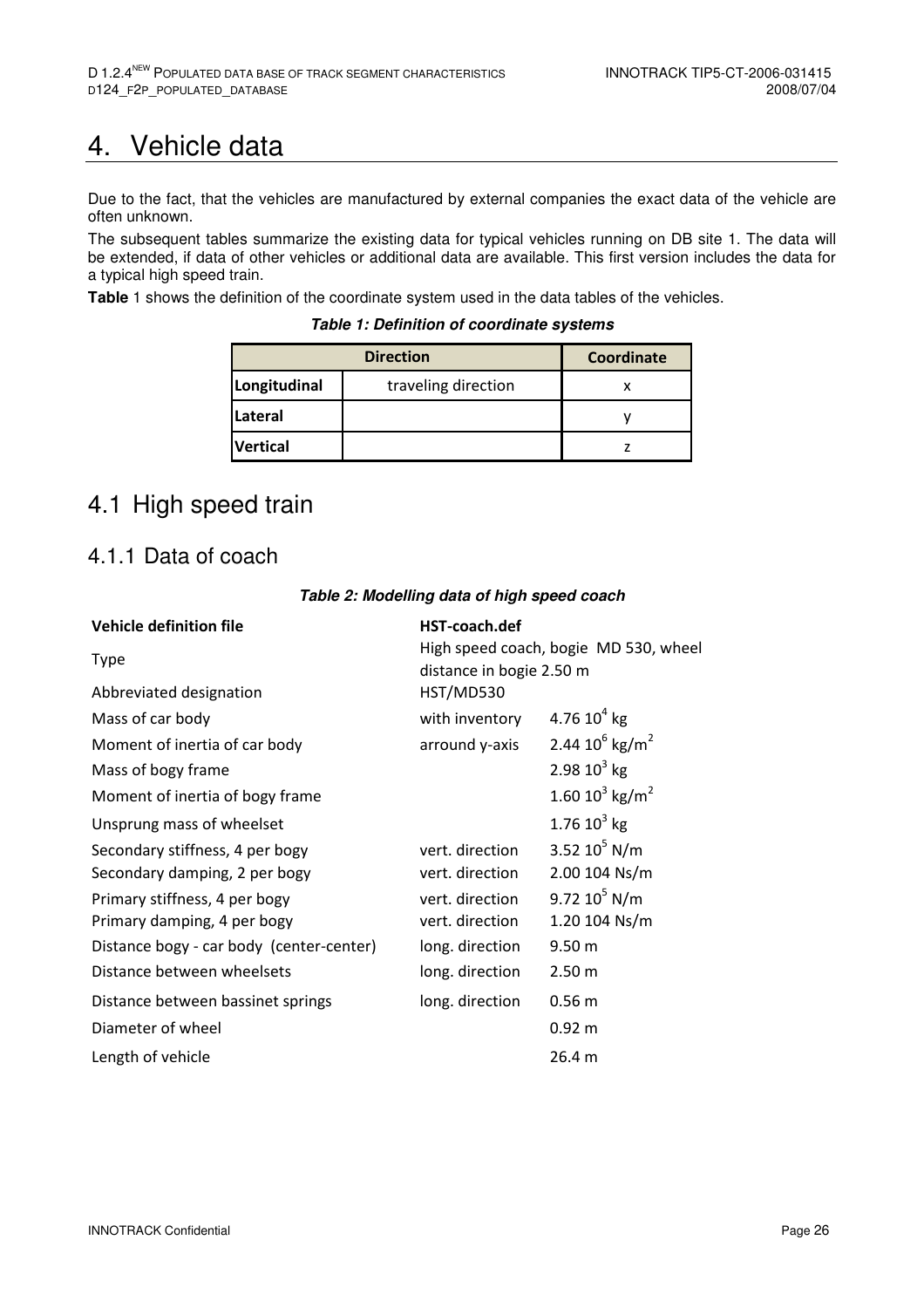#### 4.1.2 Data of power car

| <b>Vehicle definition file</b>           | <b>HST-Powercar.def</b> |                               |  |
|------------------------------------------|-------------------------|-------------------------------|--|
| <b>Type</b>                              | 3.00 <sub>m</sub>       |                               |  |
| Abbreviated designation                  | HST/PC                  |                               |  |
| Mass of car body                         |                         | 6.08 $10^4$ kg                |  |
| Moment of inertia of car body            | arround y-axis          | 1.34 $10^6$ kg/m <sup>2</sup> |  |
| Mass of bogy frame                       |                         | 5.60 $10^3$ kg                |  |
| Moment of inertia of bogy frame          | arround y-axis          | 2.18 $10^4$ kg/m <sup>2</sup> |  |
| Unsprung mass of wheelset                |                         | $2.0010^{3}$ kg               |  |
| Secondary stiffness, 4 per bogy          | vert. direction         | 4.44 $10^5$ N/m               |  |
| Secondary damping, 2 per bogy            | vert. direction         | 7.60 104 Ns/m                 |  |
| Primary stiffness, 4 per bogy            | vert. direction         | $2.4010^{6}$ N/m              |  |
| Primary damping, 4 per bogy              | vert. direction         | 5.40 104 Ns/m                 |  |
| Distance bogy - car body (center-center) | long. direction         | 5.75 m                        |  |
| Distance between wheelsets               | long. direction         | 3.00 <sub>m</sub>             |  |
| Distance between bassinet springs        | long. direction         | 0.56 m                        |  |
| Length of vehicle                        |                         | 20.9 <sub>m</sub>             |  |
| Diameter of wheel                        |                         | 1.04 <sub>m</sub>             |  |
| Wheel arrangement                        |                         | Bo'Bo'                        |  |

#### **Table 3: Modelling data of high speed coach**

### 4.1.3 Wheel profile after different mileages

**Figure 1** shows the measured wheel profiles of a high speed train after different mileages and the resulting differences to a new profile. The diagram shows the mean profiles, which were calculated from 20 measured profiles for the different mileages.



**Figure 1: Wheel profiles of a high speed train for a mileage of 100.000 km, 200.000 km, 300.000 km in comparison to a new wheel (S1002)**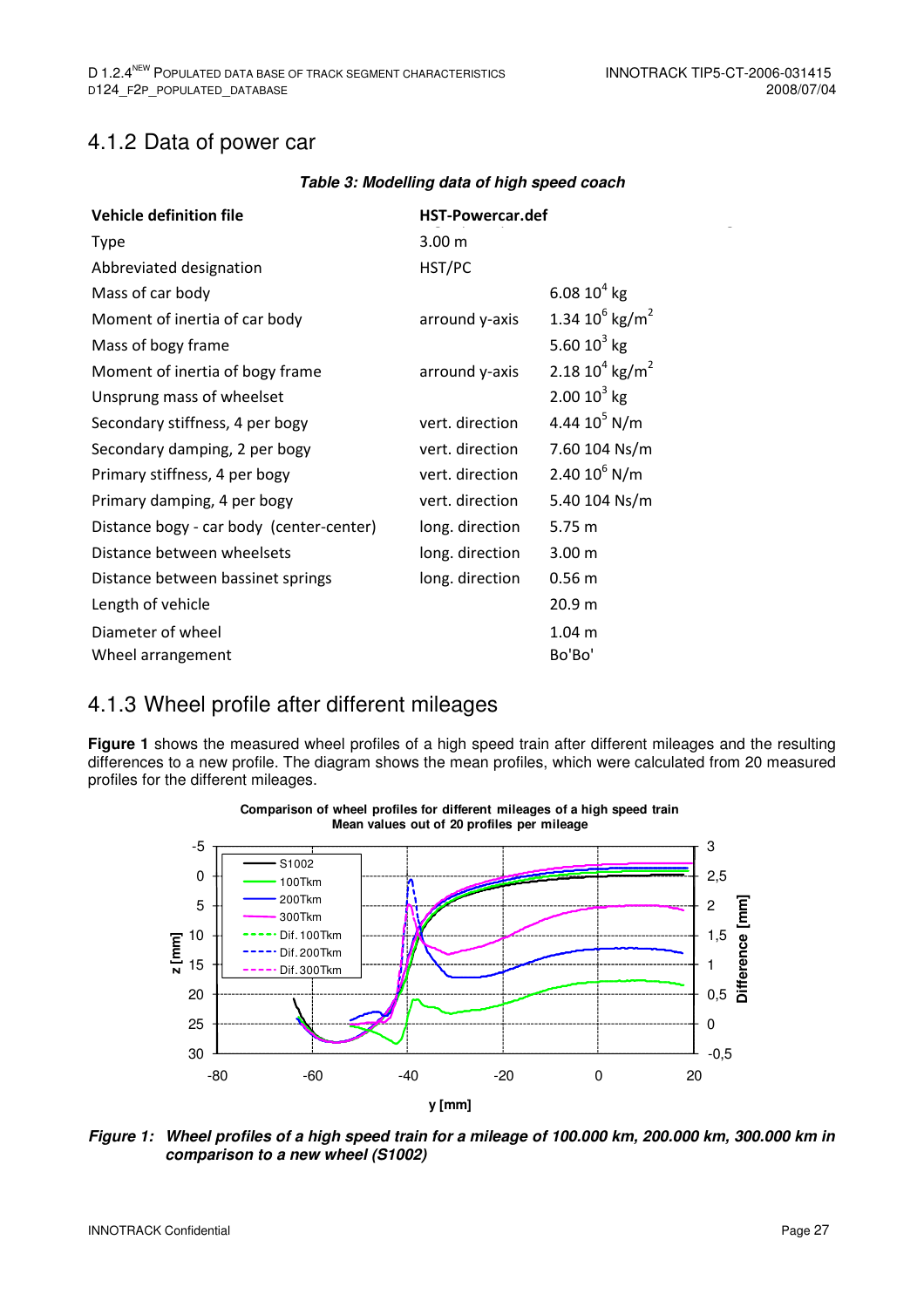In general the wheel profile of a high speed train will be profiled after 200.000 to 300.000 km.

### 4.2 Out-of-round wheels

At DB several measured out-of-round wheels were analysed in the past. It was found, that the shapes of the out-of-round wheels can be classified and clustered. Due to the fact, that the wheel is a "closed" system, the unwind for the out-of-roundness can be described in a Fourier series with the circumferences of the wheel as longest wavelength.

In a first step the measured radius of an out-of-round wheel r( $\varphi$ ) will be transformed in Cartesian coordinates.

With 
$$
x = r_0 \varphi
$$
,  $\varphi = 0, ..., 2\pi$ 

$$
\Delta z(x) = (r_0 - r(\varphi))
$$
  $\varphi = 0, ..., 2\pi$ 

In these equation means  $r_0$  the nominal radius and  $r(\varphi)$  the measured radius of the wheel.

To improve the subsequent performed Fourier transformation the transformed out-of-roundness ∆z(x) was periodically extended to  $\Delta z_n(x)$ .

$$
\Delta z_n(x) = \{ \Delta z(x_1), \, \Delta z(x_2), \, \Delta z(x_3), \, ... \, \Delta z(x_n) \}, \hspace{1cm} x = 0, \, ... , \, n \; 2 \pi \, r_0
$$

The clustering approach enables a fast and standardized calculation of the vehicle track dynamics and ensures the comparability of different analyses.

**Figure 2** shows the Fourier coefficients (amplitudes of harmonics) for three different clusters of out-of-round wheels. The mode numbers, according wavelengths, amplitudes and phases are given in **Table 4** in detail.



**Figure 2: Fourier coefficients (amplitudes of harmonics) for three typical out-of-round wheels**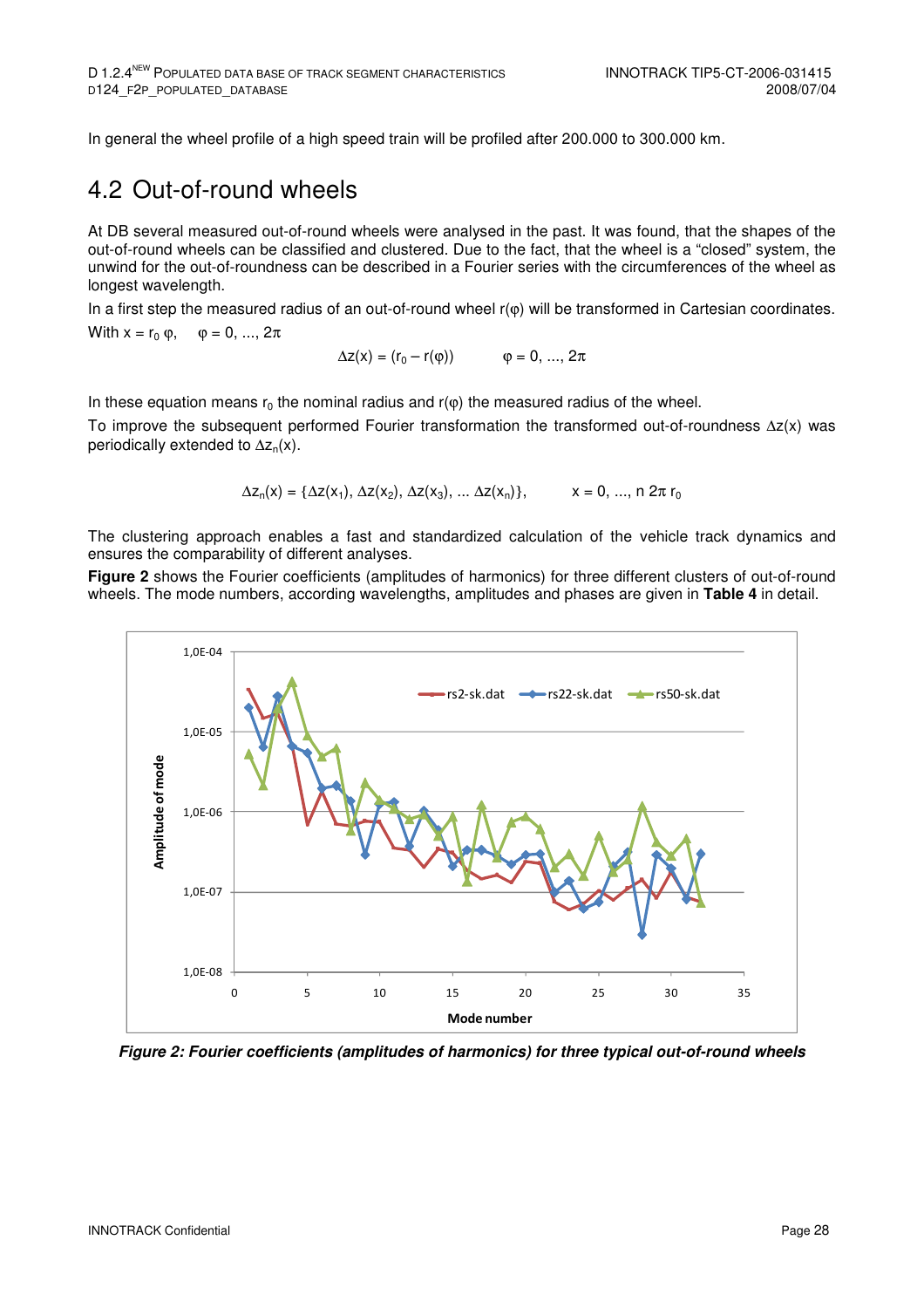| <b>File</b>      |            | rs2-sk.dat |            |           | rs22-sk.dat | rs50-sk.dat |          |
|------------------|------------|------------|------------|-----------|-------------|-------------|----------|
| Mode             | Wavelength | Amplitude  | Phase      | Amplitude | Phase       | Amplitude   | Phase    |
| 1                | 3,00E+00   | 3,43E-05   | 2,75E+02   | 2,01E-05  | 1,86E+01    | 5,28E-06    | 2,62E+02 |
| 2                | 1,50E+00   | 1,49E-05   | 4,30E+02   | 6,50E-06  | 3,13E+02    | 2,14E-06    | 1,44E+01 |
| 3                | 1,00E+00   | 1,70E-05   | 6,06E+02   | 2,83E-05  | 5,95E+02    | 1,97E-05    | 2,26E+02 |
| 4                | 7,50E-01   | 6,86E-06   | 4,37E+02   | 6,66E-06  | 4,55E+02    | 4,20E-05    | 1,75E+02 |
| 5                | 6,00E-01   | 6,81E-07   | $6,24E+02$ | 5,53E-06  | 4,61E+02    | 9,03E-06    | 2,67E+02 |
| $\boldsymbol{6}$ | 5,00E-01   | 1,80E-06   | 4,57E+02   | 1,94E-06  | 4,88E+02    | 4,95E-06    | 2,68E+01 |
| 7                | 4,29E-01   | 7,12E-07   | 4,21E+02   | 2,12E-06  | 4,23E+02    | 6,33E-06    | 1,41E+02 |
| 8                | 3,75E-01   | 6,63E-07   | 6,08E+02   | 1,38E-06  | 5,60E+02    | 5,81E-07    | 3,35E+02 |
| 9                | 3,33E-01   | 7,64E-07   | 4,37E+02   | 2,92E-07  | 4,68E+02    | 2,29E-06    | 7,16E+02 |
| 10               | 3,00E-01   | 7,40E-07   | 6,65E+02   | 1,25E-06  | 7,04E+02    | 1,41E-06    | 1,05E+03 |
| 11               | 2,73E-01   | 3,58E-07   | 9,18E+02   | 1,35E-06  | 8,90E+02    | 1,09E-06    | 1,32E+03 |
| 12               | 2,50E-01   | 3,38E-07   | 1,01E+03   | 3,71E-07  | 8,21E+02    | 8,16E-07    | 1,33E+03 |
| 13               | 2,31E-01   | 2,05E-07   | 1,12E+03   | 1,05E-06  | 7,80E+02    | 9,33E-07    | 1,41E+03 |
| 14               | 2,14E-01   | 3,43E-07   | 1,35E+03   | 5,97E-07  | 9,49E+02    | 5,02E-07    | 1,71E+03 |
| 15               | 2,00E-01   | 3,04E-07   | 1,58E+03   | 2,11E-07  | 8,03E+02    | 8,74E-07    | 1,65E+03 |
| 16               | 1,88E-01   | 1,89E-07   | 1,76E+03   | 3,34E-07  | 7,31E+02    | 1,34E-07    | 1,76E+03 |
| 17               | 1,77E-01   | 1,48E-07   | 1,94E+03   | 3,32E-07  | 8,69E+02    | 1,22E-06    | 1,87E+03 |
| 18               | 1,67E-01   | 1,63E-07   | 1,91E+03   | 2,81E-07  | 7,81E+02    | 2,70E-07    | 2,00E+03 |
| 19               | 1,58E-01   | 1,31E-07   | 2,10E+03   | 2,21E-07  | 8,68E+02    | 7,36E-07    | 2,12E+03 |
| 20               | 1,50E-01   | 2,41E-07   | 2,30E+03   | 2,90E-07  | 8,48E+02    | 8,90E-07    | 2,20E+03 |
| 21               | 1,43E-01   | 2,25E-07   | 2,51E+03   | 3,02E-07  | 7,47E+02    | 6,10E-07    | 2,52E+03 |
| 22               | 1,36E-01   | 7,51E-08   | 2,70E+03   | 9,75E-08  | 9,74E+02    | 2,03E-07    | 2,57E+03 |
| 23               | 1,30E-01   | 6,06E-08   | 2,68E+03   | 1,39E-07  | 8,34E+02    | 2,98E-07    | 2,74E+03 |
| 24               | 1,25E-01   | 7,12E-08   | 2,85E+03   | 6,21E-08  | 1,07E+03    | 1,59E-07    | 2,56E+03 |
| 25               | 1,20E-01   | 1,05E-07   | 3,04E+03   | 7,40E-08  | 1,25E+03    | 5,04E-07    | 2,60E+03 |
| 26               | 1,15E-01   | 8,02E-08   | 2,88E+03   | 2,07E-07  | 1,15E+03    | 1,76E-07    | 2,56E+03 |
| 27               | 1,11E-01   | 1,10E-07   | 3,03E+03   | 3,17E-07  | 1,24E+03    | 2,55E-07    | 2,55E+03 |
| 28               | 1,07E-01   | 1,42E-07   | 3,21E+03   | 2,89E-08  | 1,15E+03    | 1,19E-06    | 2,59E+03 |
| 29               | 1,03E-01   | 8,39E-08   | 3,31E+03   | 2,94E-07  | 1,14E+03    | 4,18E-07    | 2,62E+03 |
| 30               | 1,00E-01   | 1,75E-07   | 3,58E+03   | 1,97E-07  | 1,42E+03    | 2,83E-07    | 2,83E+03 |
| 31               | 9,68E-02   | 8,63E-08   | 3,84E+03   | 8,08E-08  | 1,77E+03    | 4,67E-07    | 2,90E+03 |
| 32               | 9,38E-02   | 7,40E-08   | 3,69E+03   | 2,97E-07  | 1,89E+03    | 7,26E-08    | 2,97E+03 |

| Table 4: Amplitudes and phases of harmonics for 3 typical of out-of-round wheels |  |  |
|----------------------------------------------------------------------------------|--|--|
|----------------------------------------------------------------------------------|--|--|

## 4.3 Freight train

If available and validated, data for common freight trains, running on the DB site will be provided in the next version.

## 4.4 Regional train

If available and validated, data for common regional trains, running on the DB site will be provided in the next version.